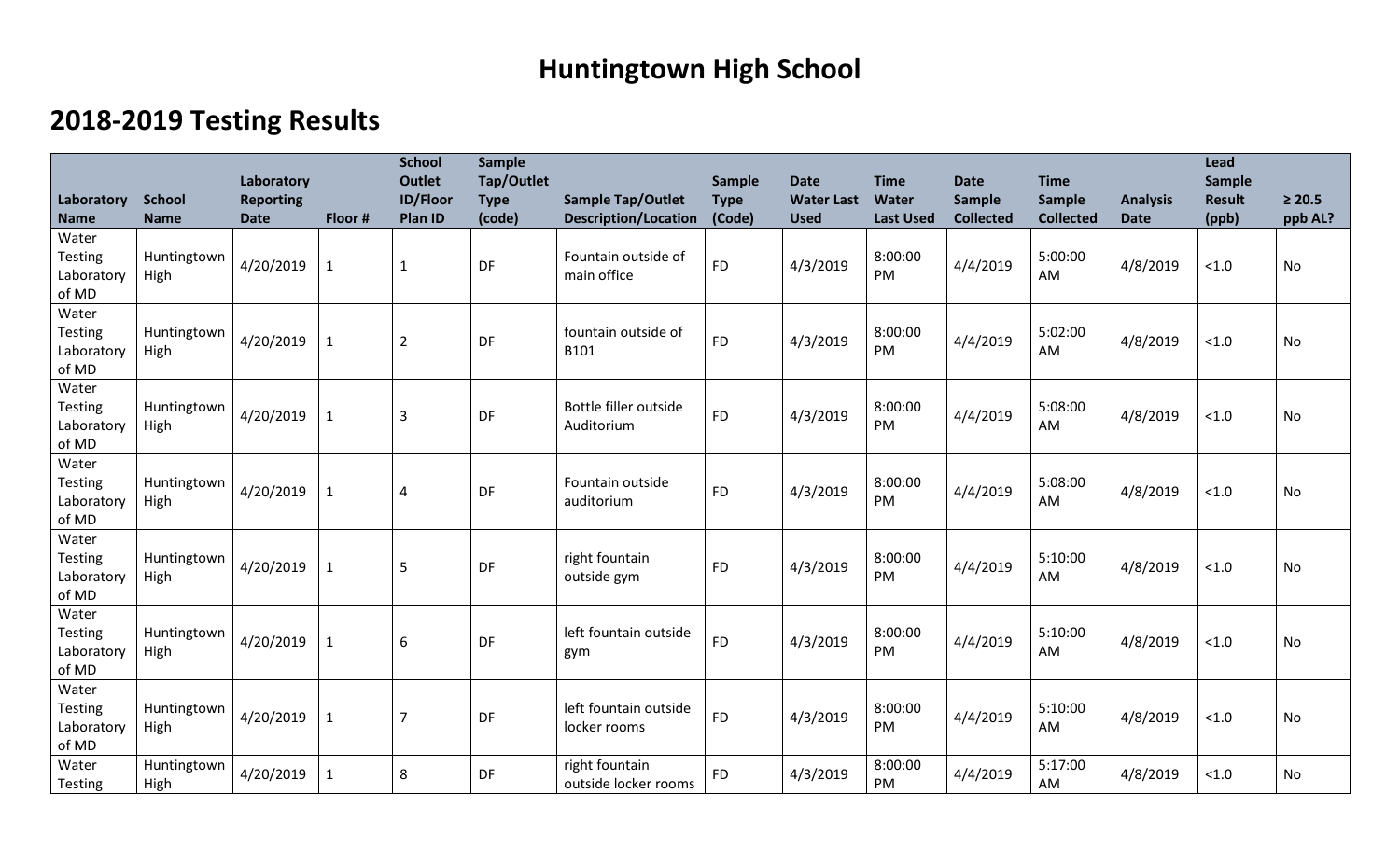| Laboratory<br>of MD                            |                     |           |                |                  |    |                               |           |          |               |          |               |          |       |           |
|------------------------------------------------|---------------------|-----------|----------------|------------------|----|-------------------------------|-----------|----------|---------------|----------|---------------|----------|-------|-----------|
| Water<br>Testing<br>Laboratory<br>of MD        | Huntingtown<br>High | 4/20/2019 | $\mathbf{1}$   | $\boldsymbol{9}$ | DF | Fountain outside of<br>E111   | <b>FD</b> | 4/3/2019 | 8:00:00<br>PM | 4/4/2019 | 5:21:00<br>AM | 4/8/2019 | < 1.0 | No        |
| Water<br>Testing<br>Laboratory<br>of MD        | Huntingtown<br>High | 4/20/2019 | $\mathbf{1}$   | 10               | DF | Fountain outside<br>F114      | <b>FD</b> | 4/3/2019 | 8:00:00<br>PM | 4/4/2019 | 5:20:00<br>AM | 4/8/2019 | < 1.0 | No        |
| Water<br><b>Testing</b><br>Laboratory<br>of MD | Huntingtown<br>High | 4/20/2019 | $\mathbf{1}$   | 11               | DF | Fountain across F105          | <b>FD</b> | 4/3/2019 | 8:00:00<br>PM | 4/4/2019 | 5:17:00<br>AM | 4/8/2019 | < 1.0 | No        |
| Water<br>Testing<br>Laboratory<br>of MD        | Huntingtown<br>High | 4/20/2019 | $\mathbf{1}$   | 12               | DF | left fountain across<br>A112  | <b>FD</b> | 4/3/2019 | 8:00:00<br>PM | 4/4/2019 | 4:54:00<br>AM | 4/8/2019 | < 1.0 | No        |
| Water<br>Testing<br>Laboratory<br>of MD        | Huntingtown<br>High | 4/20/2019 | $\mathbf{1}$   | 13               | DF | right fountain across<br>A112 | <b>FD</b> | 4/3/2019 | 8:00:00<br>PM | 4/4/2019 | 4:54:00<br>AM | 4/8/2019 | < 1.0 | No        |
| Water<br><b>Testing</b><br>Laboratory<br>of MD | Huntingtown<br>High | 4/20/2019 | $\overline{2}$ | 14               | DF | fountain across H212          | <b>FD</b> | 4/3/2019 | 8:00:00<br>PM | 4/4/2019 | 4:50:00<br>AM | 4/8/2019 | < 1.0 | <b>No</b> |
| Water<br><b>Testing</b><br>Laboratory<br>of MD | Huntingtown<br>High | 4/20/2019 | $\overline{2}$ | 15               | DF | fountain across H202          | <b>FD</b> | 4/3/2019 | 8:00:00<br>PM | 4/4/2019 | 4:51:00<br>AM | 4/8/2019 | < 1.0 | No        |
| Water<br>Testing<br>Laboratory<br>of MD        | Huntingtown<br>High | 4/20/2019 | $\overline{2}$ | 16               | DF | fountain across I202          | <b>FD</b> | 4/3/2019 | 8:00:00<br>PM | 4/4/2019 | 4:53:00<br>AM | 4/8/2019 | < 1.0 | No        |
| Water<br><b>Testing</b><br>Laboratory<br>of MD | Huntingtown<br>High | 4/20/2019 | $\overline{2}$ | 17               | DF | fountain across J204          | <b>FD</b> | 4/3/2019 | 8:00:00<br>PM | 4/4/2019 | 4:45:00<br>AM | 4/8/2019 | < 1.0 | No        |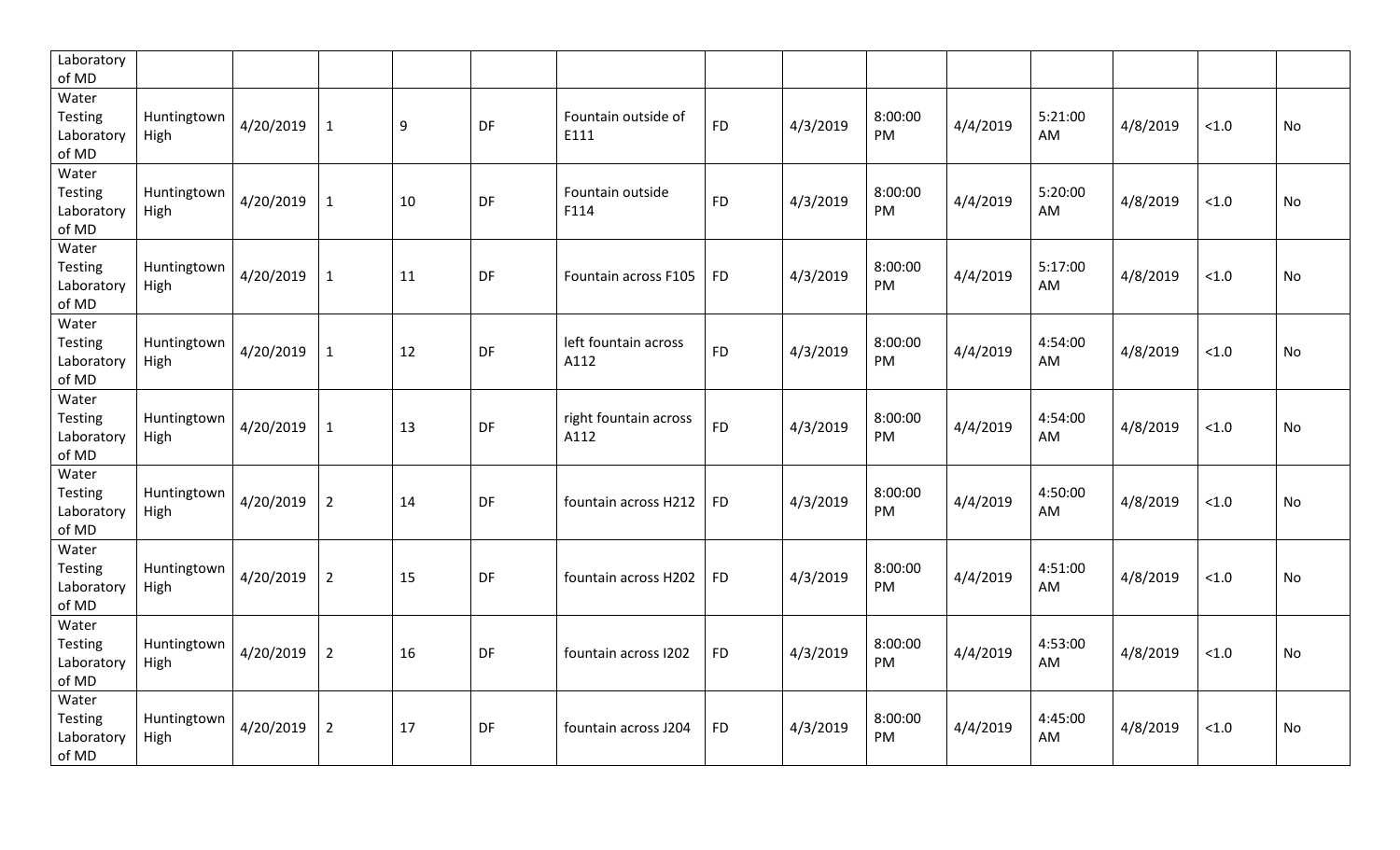| Water<br><b>Testing</b><br>Laboratory<br>of MD | Huntingtown<br>High | 4/20/2019 | $\overline{2}$ | 18 | DF        | fountain across K209           | <b>FD</b> | 4/3/2019 | 8:00:00<br>PM | 4/4/2019 | 4:47:00<br>AM | 4/8/2019 | < 1.0  | No |
|------------------------------------------------|---------------------|-----------|----------------|----|-----------|--------------------------------|-----------|----------|---------------|----------|---------------|----------|--------|----|
| Water<br>Testing<br>Laboratory<br>of MD        | Huntingtown<br>High | 4/20/2019 | $\overline{2}$ | 19 | DF        | fountain by K201               | <b>FD</b> | 4/3/2019 | 8:00:00<br>PM | 4/4/2019 | 4:48:00<br>AM | 4/8/2019 | < 1.0  | No |
| Water<br><b>Testing</b><br>Laboratory<br>of MD | Huntingtown<br>High | 4/20/2019 | 3              | 20 | DF        | fountain by L305               | <b>FD</b> | 4/3/2019 | 8:00:00<br>PM | 4/4/2019 | 4:49:00<br>AM | 4/8/2019 | < 1.0  | No |
| Water<br><b>Testing</b><br>Laboratory<br>of MD | Huntingtown<br>High | 4/20/2019 | $\overline{3}$ | 21 | DF        | left fountain outside<br>M317  | <b>FD</b> | 4/3/2019 | 8:00:00<br>PM | 4/4/2019 | 4:40:00<br>AM | 4/8/2019 | < 1.0  | No |
| Water<br>Testing<br>Laboratory<br>of MD        | Huntingtown<br>High | 4/20/2019 | $\overline{3}$ | 22 | DF        | right fountain<br>outside M317 | <b>FD</b> | 4/3/2019 | 8:00:00<br>PM | 4/4/2019 | 4:55:00<br>AM | 4/8/2019 | < 1.0  | No |
| Water<br>Testing<br>Laboratory<br>of MD        | Huntingtown<br>High | 4/20/2019 | $\mathbf{1}$   | 23 | DF        | Fountain in F115               | <b>FD</b> | 4/3/2019 | 8:00:00<br>PM | 4/4/2019 | 5:19:00<br>AM | 4/8/2019 | < 1.0  | No |
| Water<br><b>Testing</b><br>Laboratory<br>of MD | Huntingtown<br>High | 4/20/2019 | $\mathbf{1}$   | 24 | <b>CR</b> | front faucet in C113           | <b>FD</b> | 4/3/2019 | 8:00:00<br>PM | 4/4/2019 | 5:04:00<br>AM | 4/8/2019 | < 1.0  | No |
| Water<br>Testing<br>Laboratory<br>of MD        | Huntingtown<br>High | 4/20/2019 | $\mathbf{1}$   | 25 | <b>CR</b> | back faucet in C113            | <b>FD</b> | 4/3/2019 | 8:00:00<br>PM | 4/4/2019 | 5:04:00<br>AM | 4/8/2019 | < 1.0  | No |
| Water<br>Testing<br>Laboratory<br>of MD        | Huntingtown<br>High | 4/20/2019 | $\mathbf{1}$   | 26 | <b>CR</b> | front faucet in C112           | <b>FD</b> | 4/3/2019 | 8:00:00<br>PM | 4/4/2019 | 5:06:00<br>AM | 4/8/2019 | < 1.0  | No |
| Water<br>Testing                               | Huntingtown<br>High | 4/20/2019 | $\mathbf{1}$   | 27 | <b>CR</b> | back faucet in C112            | <b>FD</b> | 4/3/2019 | 8:00:00<br>PM | 4/4/2019 | 5:06:00<br>AM | 4/8/2019 | $<1.0$ | No |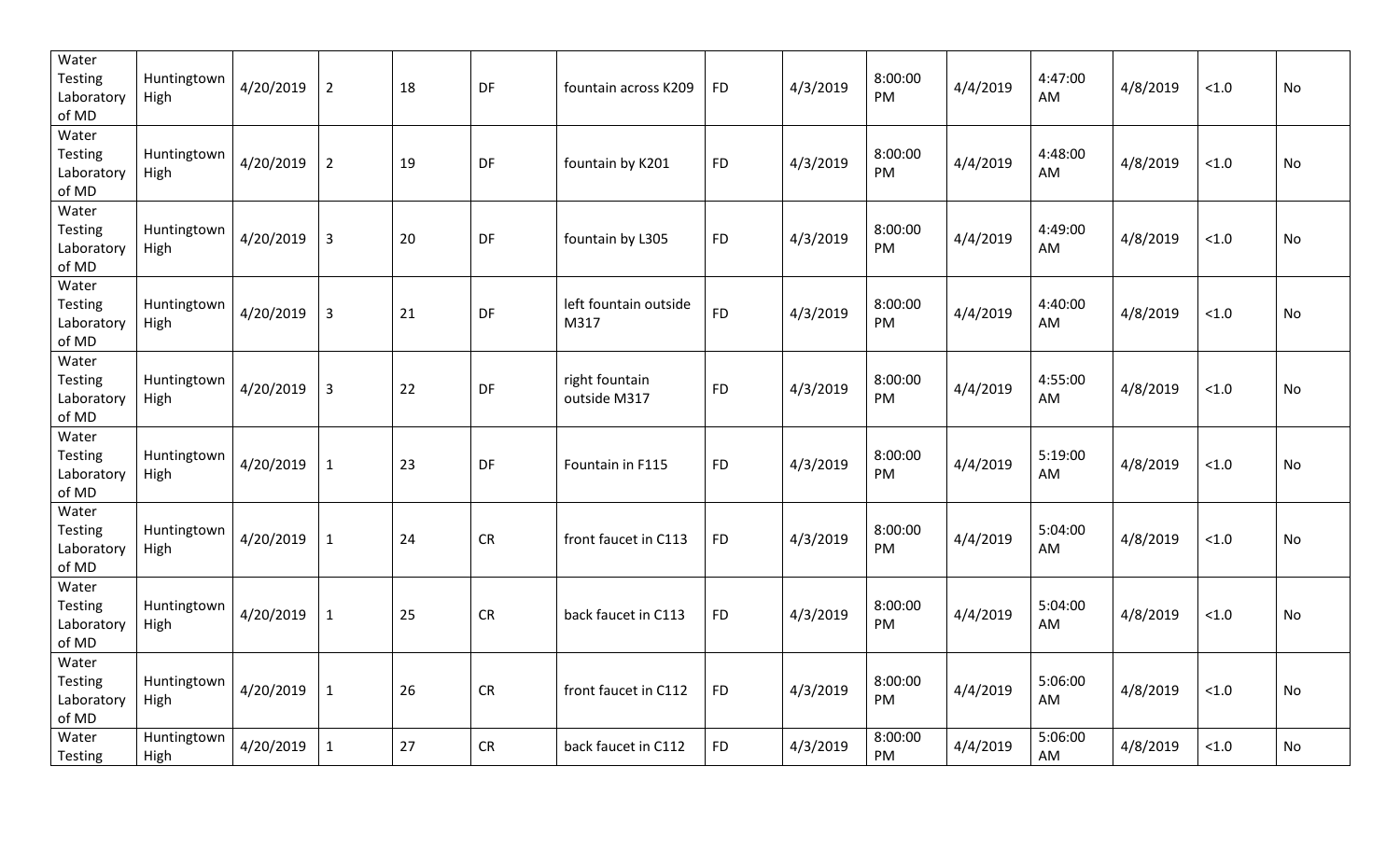| Laboratory<br>of MD                            |                     |           |              |    |           |                                        |           |          |               |          |               |          |       |           |
|------------------------------------------------|---------------------|-----------|--------------|----|-----------|----------------------------------------|-----------|----------|---------------|----------|---------------|----------|-------|-----------|
| Water<br>Testing<br>Laboratory<br>of MD        | Huntingtown<br>High | 4/20/2019 | $\mathbf{1}$ | 28 | KS        | faucet in gym<br>concession stand      | <b>FD</b> | 4/3/2019 | 8:00:00<br>PM | 4/4/2019 | 5:12:00<br>AM | 4/8/2019 | 1.4   | <b>No</b> |
| Water<br>Testing<br>Laboratory<br>of MD        | Huntingtown<br>High | 4/20/2019 | $\mathbf{1}$ | 29 | IM        | ice machine in gym<br>concession stand | <b>FD</b> | 4/3/2019 | 8:00:00<br>PM | 4/4/2019 | 5:12:00<br>AM | 4/8/2019 | < 1.0 | No        |
| Water<br><b>Testing</b><br>Laboratory<br>of MD | Huntingtown<br>High | 4/20/2019 | $\mathbf{1}$ | 30 | <b>CR</b> | faucet in F115                         | <b>FD</b> | 4/3/2019 | 8:00:00<br>PM | 4/4/2019 | 5:19:00<br>AM | 4/8/2019 | < 1.0 | No        |
| Water<br>Testing<br>Laboratory<br>of MD        | Huntingtown<br>High | 4/20/2019 | $\mathbf{1}$ | 31 | <b>HE</b> | right faucet in F113                   | <b>FD</b> | 4/3/2019 | 8:00:00<br>PM | 4/4/2019 | 5:04:00<br>AM | 4/8/2019 | 1.4   | No        |
| Water<br>Testing<br>Laboratory<br>of MD        | Huntingtown<br>High | 4/20/2019 | $\mathbf{1}$ | 32 | HE        | right faucet in right<br>cube in F113  | <b>FD</b> | 4/3/2019 | 8:00:00<br>PM | 4/4/2019 | 5:05:00<br>AM | 4/8/2019 | < 1.0 | No        |
| Water<br><b>Testing</b><br>Laboratory<br>of MD | Huntingtown<br>High | 4/20/2019 | $\mathbf{1}$ | 33 | <b>HE</b> | left faucet in right<br>cube in F113   | <b>FD</b> | 4/3/2019 | 8:00:00<br>PM | 4/4/2019 | 5:05:00<br>AM | 4/8/2019 | < 1.0 | <b>No</b> |
| Water<br><b>Testing</b><br>Laboratory<br>of MD | Huntingtown<br>High | 4/20/2019 | $\mathbf{1}$ | 34 | <b>HE</b> | right faucet in middle<br>cube in F113 | <b>FD</b> | 4/3/2019 | 8:00:00<br>PM | 4/4/2019 | 5:06:00<br>AM | 4/8/2019 | < 1.0 | <b>No</b> |
| Water<br>Testing<br>Laboratory<br>of MD        | Huntingtown<br>High | 4/20/2019 | $\mathbf{1}$ | 35 | <b>HE</b> | left faucet middle<br>cube in F113     | <b>FD</b> | 4/3/2019 | 8:00:00<br>PM | 4/4/2019 | 5:06:00<br>AM | 4/8/2019 | 1.6   | <b>No</b> |
| Water<br>Testing<br>Laboratory<br>of MD        | Huntingtown<br>High | 4/20/2019 | $\mathbf{1}$ | 36 | <b>HE</b> | right faucet left cube<br>F113         | <b>FD</b> | 4/3/2019 | 8:00:00<br>PM | 4/4/2019 | 5:07:00<br>AM | 4/8/2019 | < 1.0 | No        |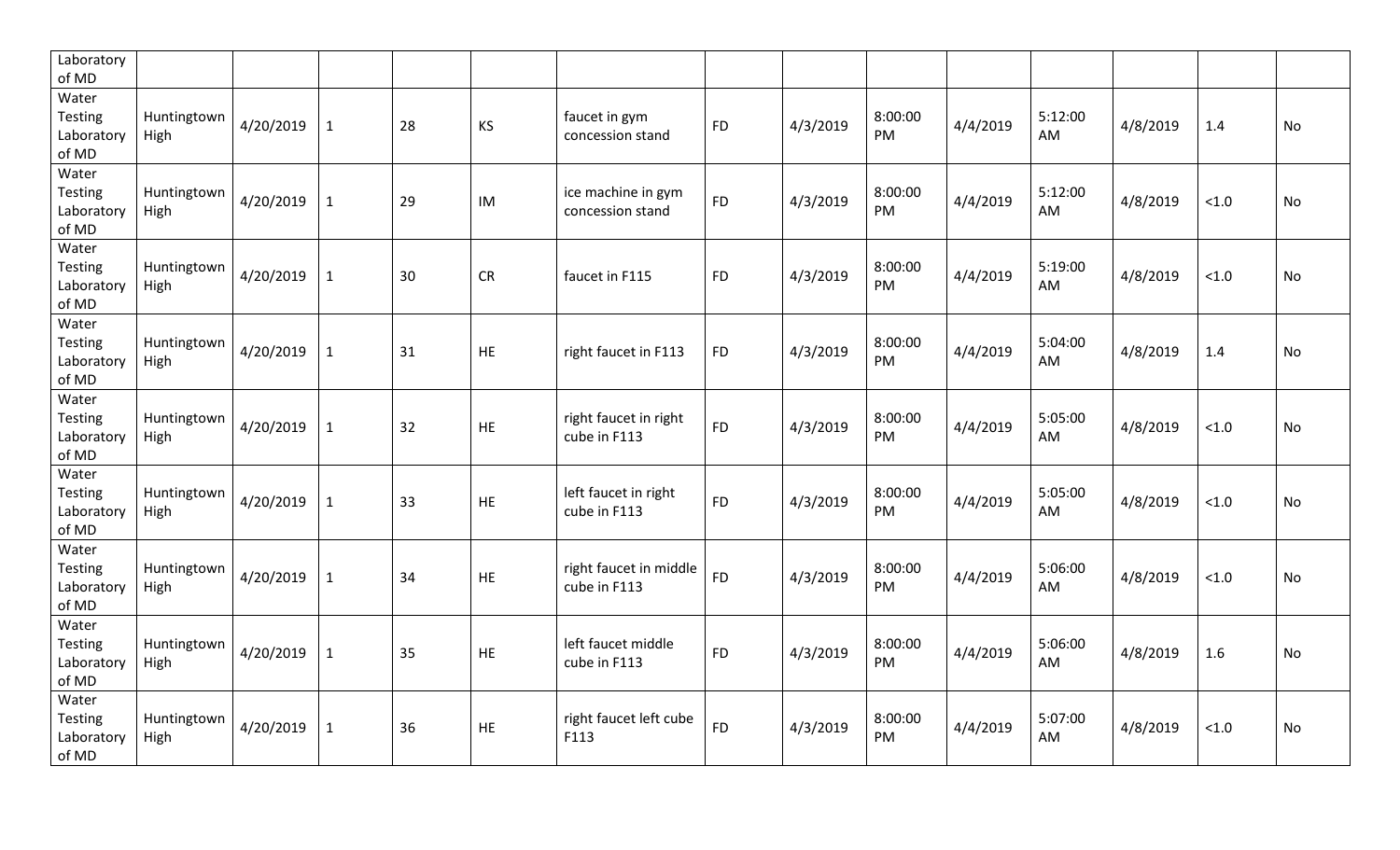| Water<br><b>Testing</b><br>Laboratory<br>of MD | Huntingtown<br>High | 4/20/2019 | $\mathbf{1}$ | 37 | HE        | left faucet left cube<br>F113                      | <b>FD</b> | 4/3/2019 | 8:00:00<br>PM        | 4/4/2019 | 5:07:00<br>AM | 4/8/2019 | 1.7   | <b>No</b> |
|------------------------------------------------|---------------------|-----------|--------------|----|-----------|----------------------------------------------------|-----------|----------|----------------------|----------|---------------|----------|-------|-----------|
| Water<br>Testing<br>Laboratory<br>of MD        | Huntingtown<br>High | 4/20/2019 | $\mathbf{1}$ | 38 | HE        | teacher's faucet F113                              | <b>FD</b> | 4/3/2019 | 8:00:00<br>PM        | 4/4/2019 | 5:07:00<br>AM | 4/8/2019 | < 1.0 | No        |
| Water<br>Testing<br>Laboratory<br>of MD        | Huntingtown<br>High | 4/20/2019 | $\mathbf{1}$ | 39 | <b>HE</b> | right faucet in right<br>cube of F113<br>extension | <b>FD</b> | 4/3/2019 | 8:00:00<br><b>PM</b> | 4/4/2019 | 5:09:00<br>AM | 4/8/2019 | 2.5   | No        |
| Water<br><b>Testing</b><br>Laboratory<br>of MD | Huntingtown<br>High | 4/20/2019 | $\mathbf{1}$ | 40 | <b>HE</b> | left faucet in right<br>cube of F113<br>extension  | <b>FD</b> | 4/3/2019 | 8:00:00<br>PM        | 4/4/2019 | 5:09:00<br>AM | 4/8/2019 | 2.0   | <b>No</b> |
| Water<br><b>Testing</b><br>Laboratory<br>of MD | Huntingtown<br>High | 4/20/2019 | $\mathbf{1}$ | 41 | <b>HE</b> | right faucet in left<br>cube of F113<br>extension  | <b>FD</b> | 4/3/2019 | 8:00:00<br>PM        | 4/4/2019 | 5:10:00<br>AM | 4/8/2019 | 7.9   | <b>No</b> |
| Water<br><b>Testing</b><br>Laboratory<br>of MD | Huntingtown<br>High | 4/20/2019 | $\mathbf{1}$ | 42 | <b>HE</b> | left faucet in left<br>cube of F113<br>extension   | <b>FD</b> | 4/3/2019 | 8:00:00<br>PM        | 4/4/2019 | 5:10:00<br>AM | 4/8/2019 | 1.3   | <b>No</b> |
| Water<br><b>Testing</b><br>Laboratory<br>of MD | Huntingtown<br>High | 4/20/2019 | $\mathbf{1}$ | 43 | <b>KS</b> | left faucet 3<br>compartment sink                  | <b>FD</b> | 4/3/2019 | 8:00:00<br>PM        | 4/4/2019 | 4:38:00<br>AM | 4/8/2019 | < 1.0 | <b>No</b> |
| Water<br><b>Testing</b><br>Laboratory<br>of MD | Huntingtown<br>High | 4/20/2019 | $\mathbf{1}$ | 44 | <b>KS</b> | right faucet 3<br>compartment sink                 | <b>FD</b> | 4/3/2019 | 8:00:00<br>PM.       | 4/4/2019 | 4:39:00<br>AM | 4/8/2019 | < 1.0 | <b>No</b> |
| Water<br>Testing<br>Laboratory<br>of MD        | Huntingtown<br>High | 4/20/2019 | $\mathbf{1}$ | 45 | <b>KS</b> | sprayer                                            | <b>FD</b> | 4/3/2019 | 8:00:00<br>PM        | 4/4/2019 | 4:39:00<br>AM | 4/8/2019 | < 1.0 | No        |
| Water<br><b>Testing</b>                        | Huntingtown<br>High | 4/20/2019 | $\mathbf{1}$ | 46 | <b>KS</b> | faucet 2<br>compartment sink                       | <b>FD</b> | 4/3/2019 | 8:00:00<br>PM.       | 4/4/2019 | 4:40:00<br>AM | 4/8/2019 | 1.4   | <b>No</b> |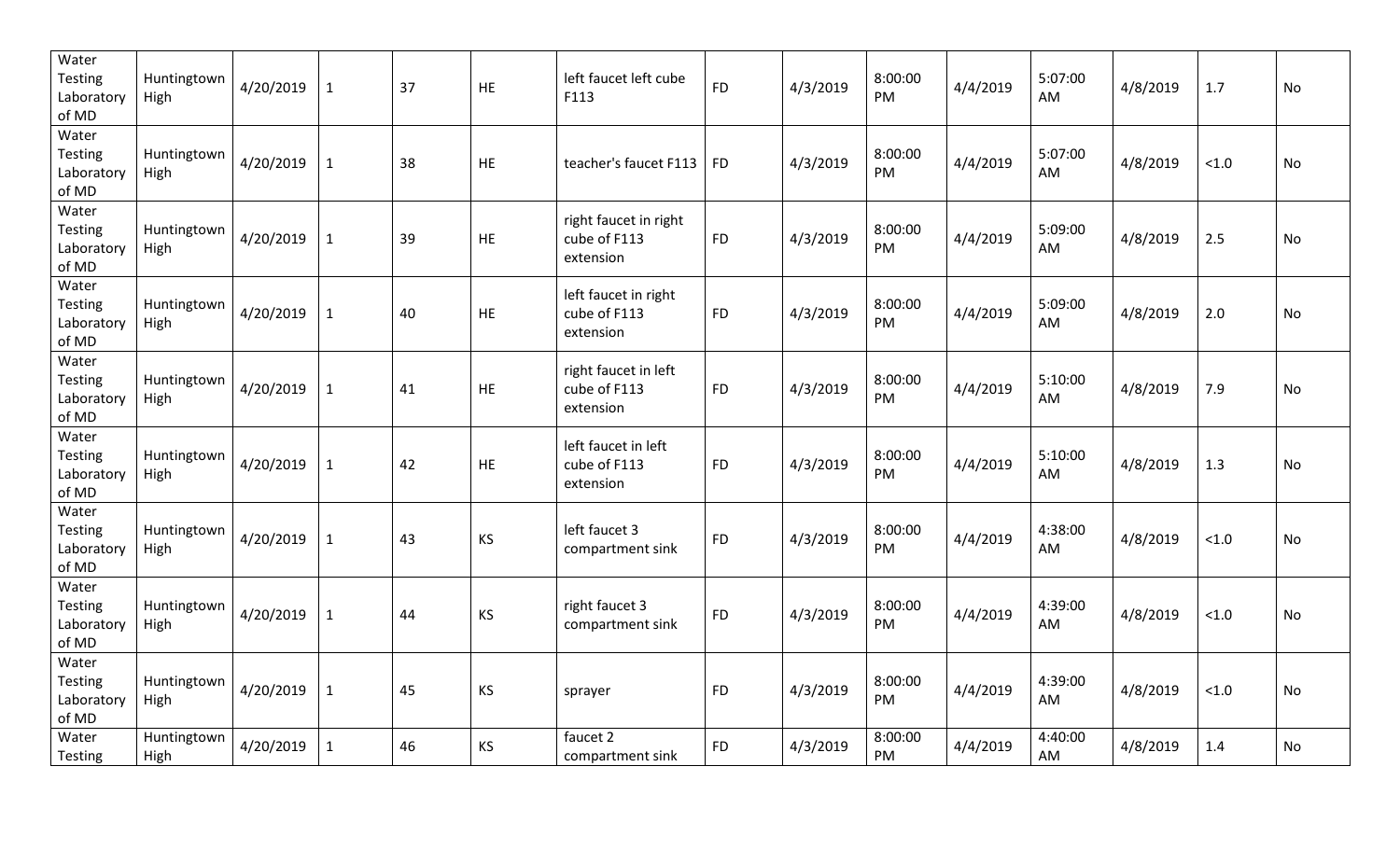| Laboratory<br>of MD                            |                     |           |              |    |           |                                  |           |          |               |          |               |          |       |           |
|------------------------------------------------|---------------------|-----------|--------------|----|-----------|----------------------------------|-----------|----------|---------------|----------|---------------|----------|-------|-----------|
| Water<br>Testing<br>Laboratory<br>of MD        | Huntingtown<br>High | 4/20/2019 | $\mathbf{1}$ | 47 | KS        | sprayer on 2<br>compartment sink | <b>FD</b> | 4/3/2019 | 8:00:00<br>PM | 4/4/2019 | 4:40:00<br>AM | 4/8/2019 | < 1.0 | <b>No</b> |
| Water<br><b>Testing</b><br>Laboratory<br>of MD | Huntingtown<br>High | 4/20/2019 | $\mathbf{1}$ | 48 | IM        | ice machine                      | <b>FD</b> | 4/3/2019 | 8:00:00<br>PM | 4/4/2019 | 4:41:00<br>AM | 4/8/2019 | < 1.0 | No        |
| Water<br><b>Testing</b><br>Laboratory<br>of MD | Huntingtown<br>High | 4/20/2019 | $\mathbf{1}$ | 49 | KS        | faucet on kitchen<br>kettle      | <b>FD</b> | 4/3/2019 | 8:00:00<br>PM | 4/4/2019 | 4:43:00<br>AM | 4/8/2019 | 4.8   | No        |
| Water<br>Testing<br>Laboratory<br>of MD        | Huntingtown<br>High | 4/20/2019 | $\mathbf{1}$ | 50 | KS        | sprayer for kettle               | <b>FD</b> | 4/3/2019 | 8:00:00<br>PM | 4/4/2019 | 4:44:00<br>AM | 4/8/2019 | 1.1   | No        |
| Water<br>Testing<br>Laboratory<br>of MD        | Huntingtown<br>High | 4/20/2019 | $\mathbf{1}$ | 51 | <b>TL</b> | faucet in lounge                 | <b>FD</b> | 4/3/2019 | 8:00:00<br>PM | 4/4/2019 | 4:52:00<br>AM | 4/8/2019 | < 1.0 | No        |
| Water<br><b>Testing</b><br>Laboratory<br>of MD | Huntingtown<br>High | 4/20/2019 | $\mathbf{1}$ | 53 | <b>NO</b> | faucet in health<br>room         | <b>FD</b> | 4/3/2019 | 8:00:00<br>PM | 4/4/2019 | 4:56:00<br>AM | 4/8/2019 | 6.7   | No        |
| Water<br><b>Testing</b><br>Laboratory<br>of MD | Huntingtown<br>High | 4/20/2019 | $\mathbf{1}$ | 54 | IM        | ice machine                      | <b>FD</b> | 4/3/2019 | 8:00:00<br>PM | 4/4/2019 | 4:58:00<br>AM | 4/8/2019 | < 1.0 | No        |
| Water<br>Testing<br>Laboratory<br>of MD        | Huntingtown<br>High | 4/20/2019 | $\mathbf{1}$ | 55 | <b>CR</b> | faucet A109A                     | <b>FD</b> | 4/3/2019 | 8:00:00<br>PM | 4/4/2019 | 5:02:00<br>AM | 4/8/2019 | 1.1   | No        |
| Water<br><b>Testing</b><br>Laboratory<br>of MD | Huntingtown<br>High | 4/20/2019 | $\mathbf{1}$ | 56 | <b>CR</b> | faucet A109B                     | <b>FD</b> | 4/3/2019 | 8:00:00<br>PM | 4/4/2019 | 5:02:00<br>AM | 4/8/2019 | 1.7   | No        |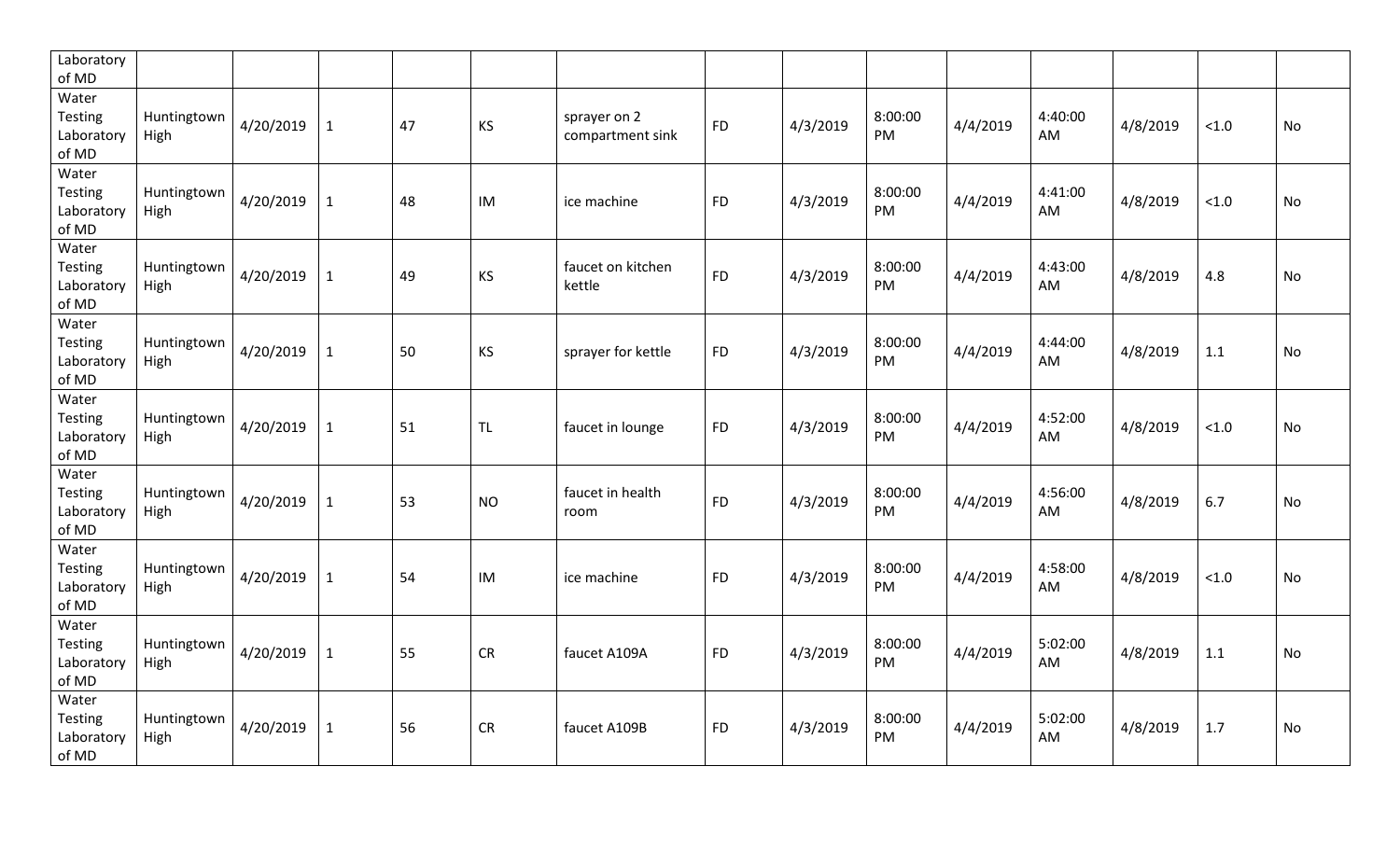| Water<br><b>Testing</b><br>Laboratory<br>of MD | Huntingtown<br>High | 4/20/2019 | $\mathbf{1}$   | 57             | DF        | fountain in media<br>center                    | <b>FD</b> | 4/3/2019 | 8:00:00<br>PM | 4/4/2019 | 5:00:00<br>AM | 4/8/2019 | < 1.0  | No |
|------------------------------------------------|---------------------|-----------|----------------|----------------|-----------|------------------------------------------------|-----------|----------|---------------|----------|---------------|----------|--------|----|
| Water<br>Testing<br>Laboratory<br>of MD        | Huntingtown<br>High | 4/20/2019 | $\mathbf 1$    | 58             | KS        | faucet 2<br>compartment sink in<br>field house | <b>FD</b> | 4/3/2019 | 8:00:00<br>PM | 4/4/2019 | 5:46:00<br>AM | 4/8/2019 | < 1.0  | No |
| Water<br><b>Testing</b><br>Laboratory<br>of MD | Huntingtown<br>High | 4/20/2019 | $\mathbf{1}$   | 59             | IM        | ice machine in field<br>house                  | <b>FD</b> | 4/3/2019 | 8:00:00<br>PM | 4/4/2019 | 5:46:00<br>AM | 4/8/2019 | < 1.0  | No |
| Water<br><b>Testing</b><br>Laboratory<br>of MD | Huntingtown<br>High | 4/20/2019 | $\mathbf{1}$   | 60             | <b>CR</b> | faucet in gym<br>training room                 | <b>FD</b> | 4/3/2019 | 8:00:00<br>PM | 4/4/2019 | 5:19:00<br>AM | 4/8/2019 | < 1.0  | No |
| Water<br><b>Testing</b><br>Laboratory<br>of MD | Huntingtown<br>High | 4/20/2019 | $\mathbf{1}$   | 61             | KS        | sprayer in kitchen<br>dish room                | <b>FD</b> | 4/3/2019 | 8:00:00<br>PM | 4/4/2019 | 4:47:00<br>AM | 4/8/2019 | < 1.0  | No |
| Water<br>Testing<br>Laboratory<br>of MD        | Huntingtown<br>High | 4/20/2019 | $\overline{2}$ | 62             | IM        | ice machine in K-208                           | <b>FD</b> | 4/3/2019 | 8:00:00<br>PM | 4/4/2019 | 4:47:00<br>AM | 4/8/2019 | < 1.0  | No |
| Water<br><b>Testing</b><br>Laboratory<br>of MD | Huntingtown<br>High | 4/20/2019 | $\overline{2}$ | 63             | <b>CR</b> | faucet in K-208                                | <b>FD</b> | 4/3/2019 | 8:00:00<br>PM | 4/4/2019 | 4:47:00<br>AM | 4/8/2019 | 2.1    | No |
| Water<br>Testing<br>Laboratory<br>of MD        | Huntingtown<br>High | 4/20/2019 | $\mathbf{1}$   | $\mathbf{1}$   | DF        | Fountain outside of<br>main office             | <b>FD</b> | 4/3/2019 | 8:00:00<br>PM | 4/4/2019 | 5:00:00<br>AM | 4/8/2019 | < 1.0  | No |
| Water<br>Testing<br>Laboratory<br>of MD        | Huntingtown<br>High | 4/20/2019 | $\mathbf{1}$   | $\overline{2}$ | DF        | fountain outside of<br>B101                    | <b>FD</b> | 4/3/2019 | 8:00:00<br>PM | 4/4/2019 | 5:02:00<br>AM | 4/8/2019 | < 1.0  | No |
| Water<br>Testing                               | Huntingtown<br>High | 4/20/2019 | $\mathbf{1}$   | 3              | <b>DF</b> | Bottle filler outside<br>Auditorium            | <b>FD</b> | 4/3/2019 | 8:00:00<br>PM | 4/4/2019 | 5:08:00<br>AM | 4/8/2019 | $<1.0$ | No |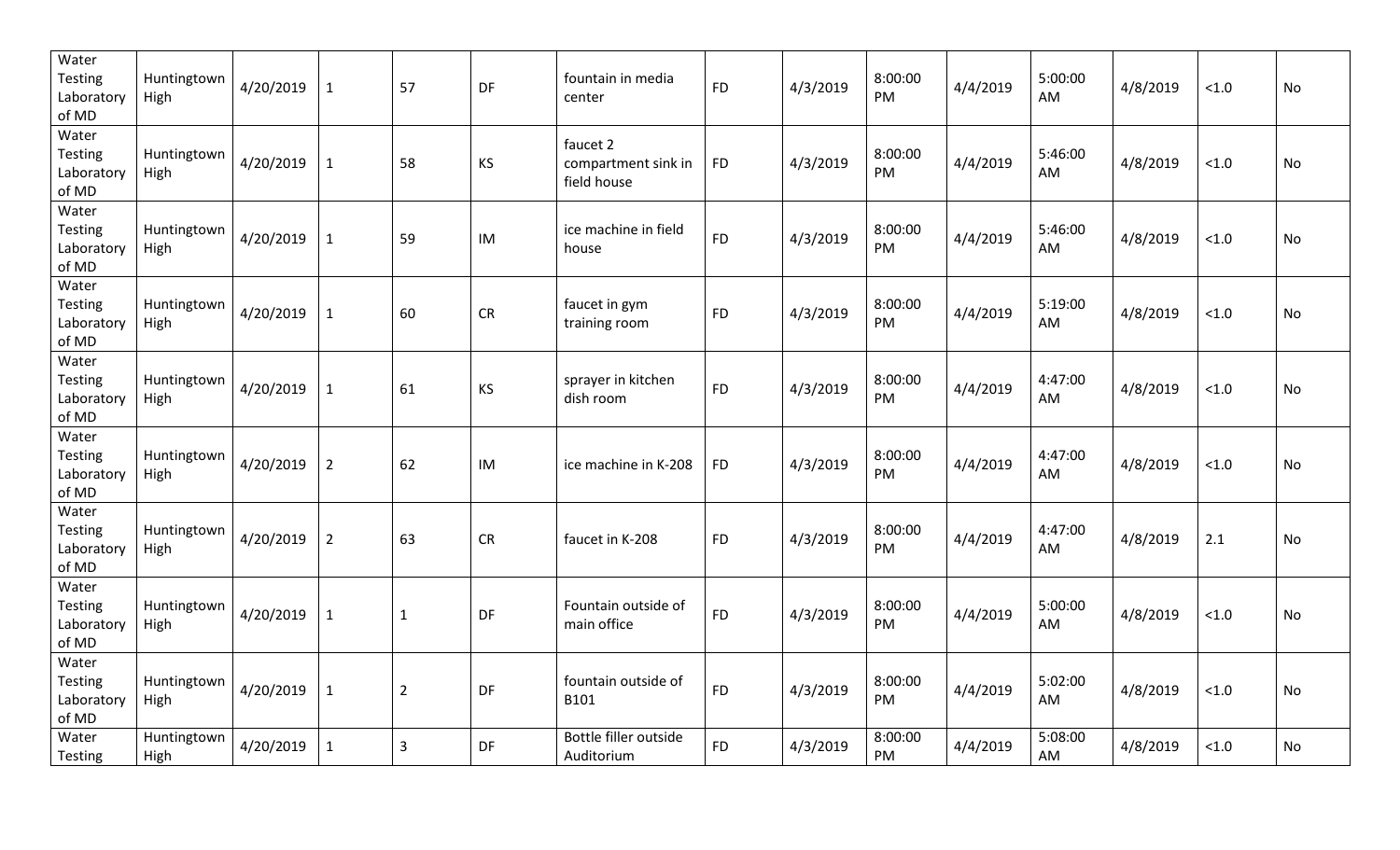| Laboratory<br>of MD                            |                     |           |              |                |    |                                        |           |          |               |          |               |          |       |           |
|------------------------------------------------|---------------------|-----------|--------------|----------------|----|----------------------------------------|-----------|----------|---------------|----------|---------------|----------|-------|-----------|
| Water<br>Testing<br>Laboratory<br>of MD        | Huntingtown<br>High | 4/20/2019 | $\mathbf{1}$ | $\overline{4}$ | DF | Fountain outside<br>auditorium         | <b>FD</b> | 4/3/2019 | 8:00:00<br>PM | 4/4/2019 | 5:08:00<br>AM | 4/8/2019 | < 1.0 | No        |
| Water<br>Testing<br>Laboratory<br>of MD        | Huntingtown<br>High | 4/20/2019 | $\mathbf{1}$ | 5              | DF | right fountain<br>outside gym          | <b>FD</b> | 4/3/2019 | 8:00:00<br>PM | 4/4/2019 | 5:10:00<br>AM | 4/8/2019 | < 1.0 | No        |
| Water<br><b>Testing</b><br>Laboratory<br>of MD | Huntingtown<br>High | 4/20/2019 | $\mathbf{1}$ | 6              | DF | left fountain outside<br>gym           | <b>FD</b> | 4/3/2019 | 8:00:00<br>PM | 4/4/2019 | 5:10:00<br>AM | 4/8/2019 | < 1.0 | No        |
| Water<br><b>Testing</b><br>Laboratory<br>of MD | Huntingtown<br>High | 4/20/2019 | $\mathbf{1}$ | $\overline{7}$ | DF | left fountain outside<br>locker rooms  | <b>FD</b> | 4/3/2019 | 8:00:00<br>PM | 4/4/2019 | 5:10:00<br>AM | 4/8/2019 | < 1.0 | No        |
| Water<br>Testing<br>Laboratory<br>of MD        | Huntingtown<br>High | 4/20/2019 | $\mathbf{1}$ | 8              | DF | right fountain<br>outside locker rooms | <b>FD</b> | 4/3/2019 | 8:00:00<br>PM | 4/4/2019 | 5:17:00<br>AM | 4/8/2019 | < 1.0 | No        |
| Water<br><b>Testing</b><br>Laboratory<br>of MD | Huntingtown<br>High | 4/20/2019 | $\mathbf{1}$ | 9              | DF | Fountain outside of<br>E111            | <b>FD</b> | 4/3/2019 | 8:00:00<br>PM | 4/4/2019 | 5:21:00<br>AM | 4/8/2019 | < 1.0 | <b>No</b> |
| Water<br><b>Testing</b><br>Laboratory<br>of MD | Huntingtown<br>High | 4/20/2019 | $\mathbf{1}$ | 10             | DF | Fountain outside<br>F114               | <b>FD</b> | 4/3/2019 | 8:00:00<br>PM | 4/4/2019 | 5:20:00<br>AM | 4/8/2019 | < 1.0 | No        |
| Water<br>Testing<br>Laboratory<br>of MD        | Huntingtown<br>High | 4/20/2019 | $\mathbf{1}$ | 11             | DF | Fountain across F105                   | <b>FD</b> | 4/3/2019 | 8:00:00<br>PM | 4/4/2019 | 5:17:00<br>AM | 4/8/2019 | < 1.0 | No        |
| Water<br>Testing<br>Laboratory<br>of MD        | Huntingtown<br>High | 4/20/2019 | $\mathbf{1}$ | 12             | DF | left fountain across<br>A112           | <b>FD</b> | 4/3/2019 | 8:00:00<br>PM | 4/4/2019 | 4:54:00<br>AM | 4/8/2019 | < 1.0 | No        |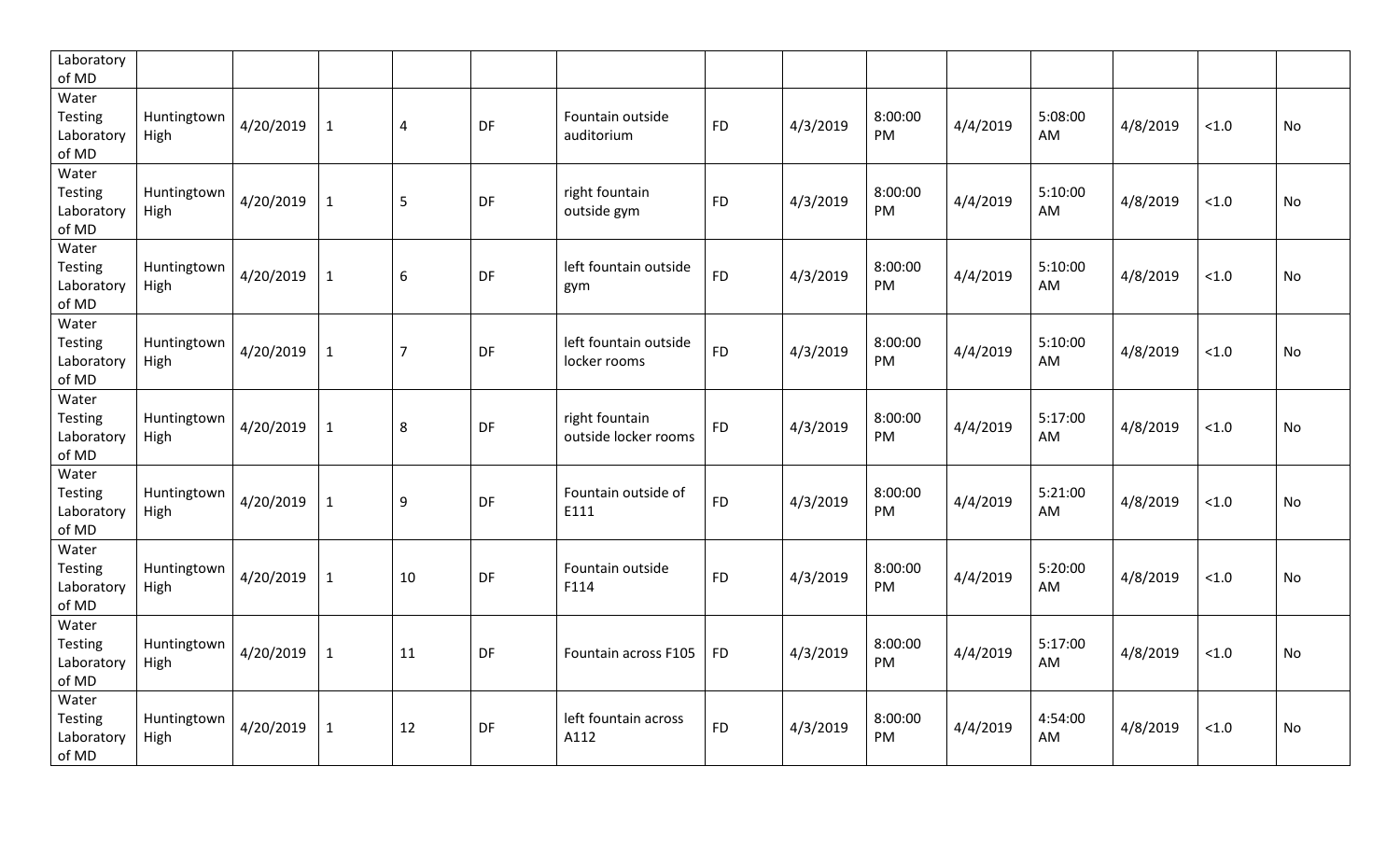| Water<br><b>Testing</b><br>Laboratory<br>of MD | Huntingtown<br>High | 4/20/2019 | $\mathbf{1}$   | 13 | DF        | right fountain across<br>A112  | <b>FD</b> | 4/3/2019 | 8:00:00<br>PM | 4/4/2019 | 4:54:00<br>AM | 4/8/2019 | < 1.0  | No |
|------------------------------------------------|---------------------|-----------|----------------|----|-----------|--------------------------------|-----------|----------|---------------|----------|---------------|----------|--------|----|
| Water<br>Testing<br>Laboratory<br>of MD        | Huntingtown<br>High | 4/20/2019 | $\overline{2}$ | 14 | DF        | fountain across H212           | <b>FD</b> | 4/3/2019 | 8:00:00<br>PM | 4/4/2019 | 4:50:00<br>AM | 4/8/2019 | < 1.0  | No |
| Water<br>Testing<br>Laboratory<br>of MD        | Huntingtown<br>High | 4/20/2019 | $\overline{2}$ | 15 | <b>DF</b> | fountain across H202           | <b>FD</b> | 4/3/2019 | 8:00:00<br>PM | 4/4/2019 | 4:51:00<br>AM | 4/8/2019 | < 1.0  | No |
| Water<br><b>Testing</b><br>Laboratory<br>of MD | Huntingtown<br>High | 4/20/2019 | $\overline{2}$ | 16 | DF        | fountain across I202           | <b>FD</b> | 4/3/2019 | 8:00:00<br>PM | 4/4/2019 | 4:53:00<br>AM | 4/8/2019 | < 1.0  | No |
| Water<br>Testing<br>Laboratory<br>of MD        | Huntingtown<br>High | 4/20/2019 | $\overline{2}$ | 17 | DF        | fountain across J204           | <b>FD</b> | 4/3/2019 | 8:00:00<br>PM | 4/4/2019 | 4:45:00<br>AM | 4/8/2019 | < 1.0  | No |
| Water<br>Testing<br>Laboratory<br>of MD        | Huntingtown<br>High | 4/20/2019 | $\overline{2}$ | 18 | DF        | fountain across K209           | <b>FD</b> | 4/3/2019 | 8:00:00<br>PM | 4/4/2019 | 4:47:00<br>AM | 4/8/2019 | < 1.0  | No |
| Water<br><b>Testing</b><br>Laboratory<br>of MD | Huntingtown<br>High | 4/20/2019 | $\overline{2}$ | 19 | DF        | fountain by K201               | <b>FD</b> | 4/3/2019 | 8:00:00<br>PM | 4/4/2019 | 4:48:00<br>AM | 4/8/2019 | < 1.0  | No |
| Water<br>Testing<br>Laboratory<br>of MD        | Huntingtown<br>High | 4/20/2019 | 3              | 20 | DF        | fountain by L305               | <b>FD</b> | 4/3/2019 | 8:00:00<br>PM | 4/4/2019 | 4:49:00<br>AM | 4/8/2019 | < 1.0  | No |
| Water<br>Testing<br>Laboratory<br>of MD        | Huntingtown<br>High | 4/20/2019 | $\mathsf{3}$   | 21 | DF        | left fountain outside<br>M317  | <b>FD</b> | 4/3/2019 | 8:00:00<br>PM | 4/4/2019 | 4:40:00<br>AM | 4/8/2019 | < 1.0  | No |
| Water<br>Testing                               | Huntingtown<br>High | 4/20/2019 | 3              | 22 | <b>DF</b> | right fountain<br>outside M317 | <b>FD</b> | 4/3/2019 | 8:00:00<br>PM | 4/4/2019 | 4:55:00<br>AM | 4/8/2019 | $<1.0$ | No |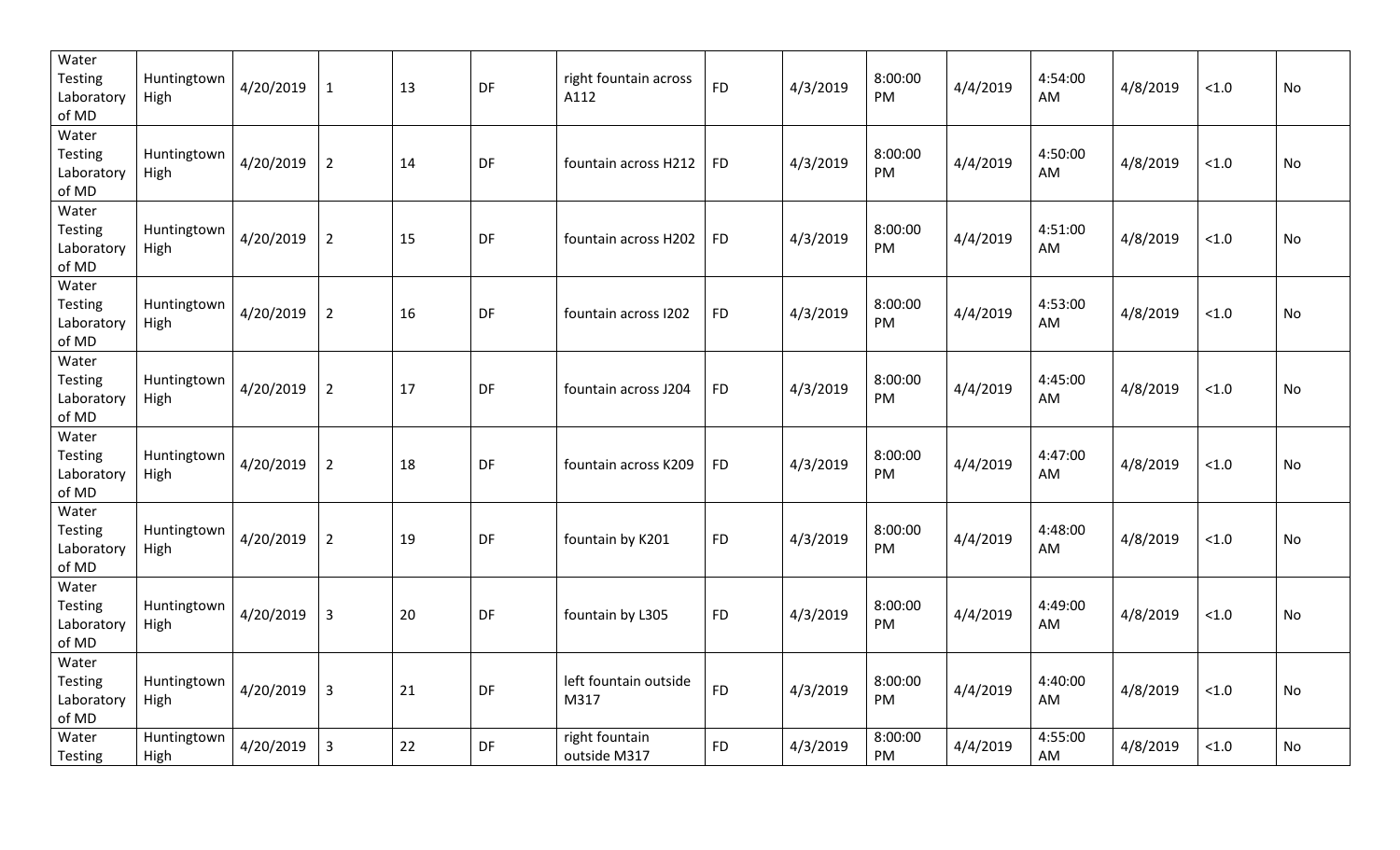| Laboratory<br>of MD                     |                     |           |              |    |           |                                        |           |          |               |          |               |          |        |    |
|-----------------------------------------|---------------------|-----------|--------------|----|-----------|----------------------------------------|-----------|----------|---------------|----------|---------------|----------|--------|----|
| Water<br>Testing<br>Laboratory<br>of MD | Huntingtown<br>High | 4/20/2019 | 1            | 23 | DF        | Fountain in F115                       | <b>FD</b> | 4/3/2019 | 8:00:00<br>PM | 4/4/2019 | 5:19:00<br>AM | 4/8/2019 | < 1.0  | No |
| Water<br>Testing<br>Laboratory<br>of MD | Huntingtown<br>High | 4/20/2019 | 1            | 24 | <b>CR</b> | front faucet in C113                   | <b>FD</b> | 4/3/2019 | 8:00:00<br>PM | 4/4/2019 | 5:04:00<br>AM | 4/8/2019 | < 1.0  | No |
| Water<br>Testing<br>Laboratory<br>of MD | Huntingtown<br>High | 4/20/2019 | $\mathbf{1}$ | 25 | <b>CR</b> | back faucet in C113                    | <b>FD</b> | 4/3/2019 | 8:00:00<br>PM | 4/4/2019 | 5:04:00<br>AM | 4/8/2019 | $<1.0$ | No |
| Water<br>Testing<br>Laboratory<br>of MD | Huntingtown<br>High | 4/20/2019 | $\mathbf{1}$ | 26 | <b>CR</b> | front faucet in C112                   | <b>FD</b> | 4/3/2019 | 8:00:00<br>PM | 4/4/2019 | 5:06:00<br>AM | 4/8/2019 | < 1.0  | No |
| Water<br>Testing<br>Laboratory<br>of MD | Huntingtown<br>High | 4/20/2019 | $\mathbf{1}$ | 27 | <b>CR</b> | back faucet in C112                    | <b>FD</b> | 4/3/2019 | 8:00:00<br>PM | 4/4/2019 | 5:06:00<br>AM | 4/8/2019 | $<1.0$ | No |
| Water<br>Testing<br>Laboratory<br>of MD | Huntingtown<br>High | 4/20/2019 | $\mathbf{1}$ | 28 | KS        | faucet in gym<br>concession stand      | <b>FD</b> | 4/3/2019 | 8:00:00<br>PM | 4/4/2019 | 5:12:00<br>AM | 4/8/2019 | 1.4    | No |
| Water<br>Testing<br>Laboratory<br>of MD | Huntingtown<br>High | 4/20/2019 | $\mathbf{1}$ | 29 | IM        | ice machine in gym<br>concession stand | <b>FD</b> | 4/3/2019 | 8:00:00<br>PM | 4/4/2019 | 5:12:00<br>AM | 4/8/2019 | < 1.0  | No |
| Water<br>Testing<br>Laboratory<br>of MD | Huntingtown<br>High | 4/20/2019 | $\mathbf{1}$ | 30 | <b>CR</b> | faucet in F115                         | <b>FD</b> | 4/3/2019 | 8:00:00<br>PM | 4/4/2019 | 5:19:00<br>AM | 4/8/2019 | < 1.0  | No |
| Water<br>Testing<br>Laboratory<br>of MD | Huntingtown<br>High | 4/20/2019 | 1            | 31 | <b>HE</b> | right faucet in F113                   | <b>FD</b> | 4/3/2019 | 8:00:00<br>PM | 4/4/2019 | 5:04:00<br>AM | 4/8/2019 | 1.4    | No |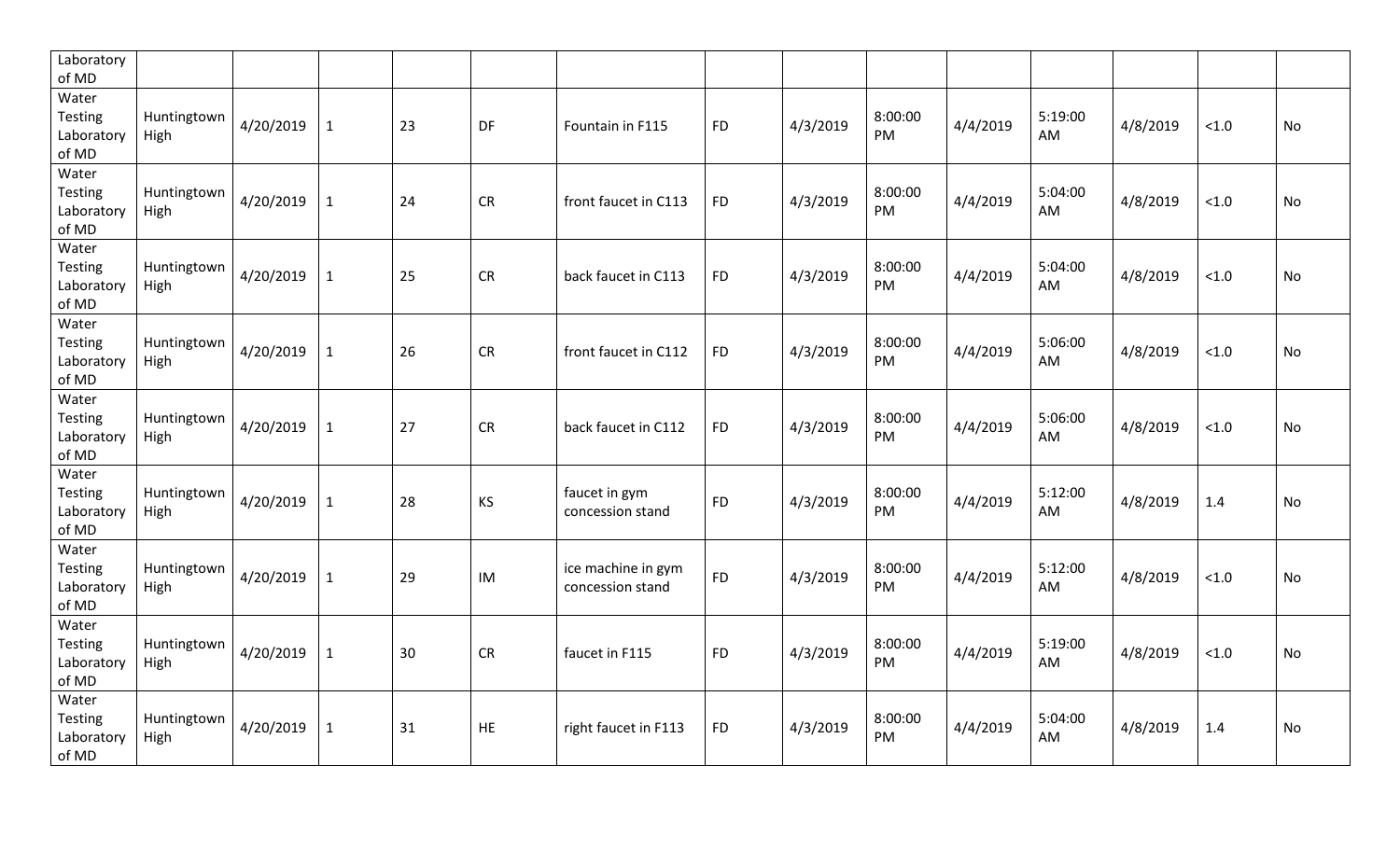| Water<br><b>Testing</b><br>Laboratory<br>of MD | Huntingtown<br>High | 4/20/2019       | $\mathbf{1}$ | 32 | HE        | right faucet in right<br>cube in F113              | <b>FD</b> | 4/3/2019 | 8:00:00<br>PM | 4/4/2019 | 5:05:00<br>AM | 4/8/2019 | < 1.0 | No |
|------------------------------------------------|---------------------|-----------------|--------------|----|-----------|----------------------------------------------------|-----------|----------|---------------|----------|---------------|----------|-------|----|
| Water<br><b>Testing</b><br>Laboratory<br>of MD | Huntingtown<br>High | 4/20/2019       | $\mathbf{1}$ | 33 | HE        | left faucet in right<br>cube in F113               | <b>FD</b> | 4/3/2019 | 8:00:00<br>PM | 4/4/2019 | 5:05:00<br>AM | 4/8/2019 | < 1.0 | No |
| Water<br><b>Testing</b><br>Laboratory<br>of MD | Huntingtown<br>High | 4/20/2019       | $\mathbf{1}$ | 34 | HE        | right faucet in middle<br>cube in F113             | <b>FD</b> | 4/3/2019 | 8:00:00<br>PM | 4/4/2019 | 5:06:00<br>AM | 4/8/2019 | < 1.0 | No |
| Water<br><b>Testing</b><br>Laboratory<br>of MD | Huntingtown<br>High | 4/20/2019       | $\mathbf{1}$ | 35 | HE        | left faucet middle<br>cube in F113                 | <b>FD</b> | 4/3/2019 | 8:00:00<br>PM | 4/4/2019 | 5:06:00<br>AM | 4/8/2019 | 1.6   | No |
| Water<br><b>Testing</b><br>Laboratory<br>of MD | Huntingtown<br>High | 4/20/2019       | $\mathbf{1}$ | 36 | HE        | right faucet left cube<br>F113                     | <b>FD</b> | 4/3/2019 | 8:00:00<br>PM | 4/4/2019 | 5:07:00<br>AM | 4/8/2019 | < 1.0 | No |
| Water<br><b>Testing</b><br>Laboratory<br>of MD | Huntingtown<br>High | 4/20/2019       | $\mathbf{1}$ | 37 | HE        | left faucet left cube<br>F113                      | <b>FD</b> | 4/3/2019 | 8:00:00<br>PM | 4/4/2019 | 5:07:00<br>AM | 4/8/2019 | 1.7   | No |
| Water<br><b>Testing</b><br>Laboratory<br>of MD | Huntingtown<br>High | 4/20/2019       | $\mathbf{1}$ | 38 | <b>HE</b> | teacher's faucet F113                              | <b>FD</b> | 4/3/2019 | 8:00:00<br>PM | 4/4/2019 | 5:07:00<br>AM | 4/8/2019 | < 1.0 | No |
| Water<br><b>Testing</b><br>Laboratory<br>of MD | Huntingtown<br>High | 4/20/2019       | $\mathbf{1}$ | 39 | HE        | right faucet in right<br>cube of F113<br>extension | <b>FD</b> | 4/3/2019 | 8:00:00<br>PM | 4/4/2019 | 5:09:00<br>AM | 4/8/2019 | 2.5   | No |
| Water<br><b>Testing</b><br>Laboratory<br>of MD | Huntingtown<br>High | $4/20/2019$   1 |              | 40 | <b>HE</b> | left faucet in right<br>cube of F113<br>extension  | <b>FD</b> | 4/3/2019 | 8:00:00<br>PM | 4/4/2019 | 5:09:00<br>AM | 4/8/2019 | 2.0   | No |
| Water<br><b>Testing</b>                        | Huntingtown<br>High | 4/20/2019       | $\mathbf{1}$ | 41 | HE        | right faucet in left<br>cube of F113<br>extension  | <b>FD</b> | 4/3/2019 | 8:00:00<br>PM | 4/4/2019 | 5:10:00<br>AM | 4/8/2019 | 7.9   | No |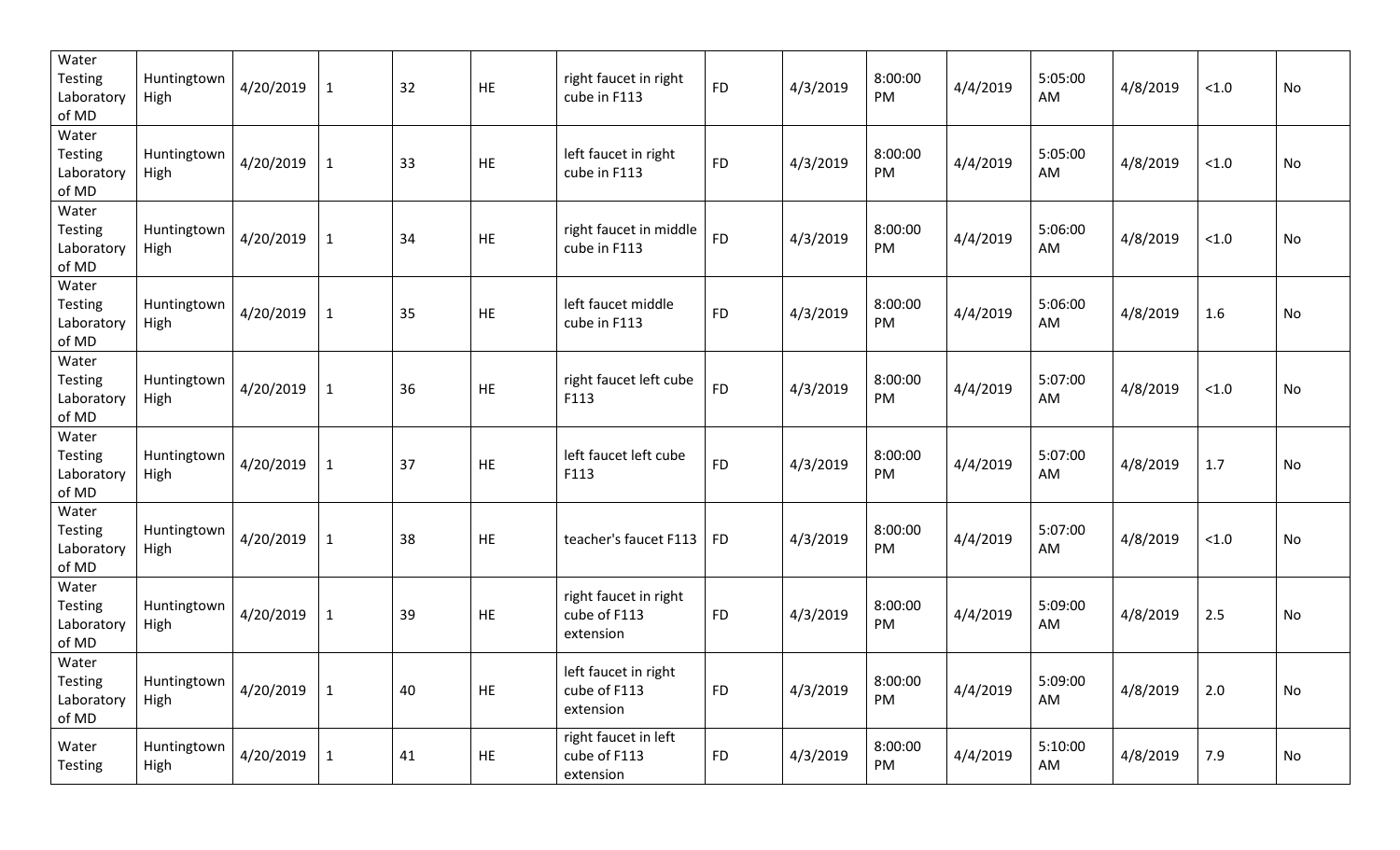| Laboratory<br>of MD                            |                     |           |              |    |           |                                                  |           |          |               |          |               |          |       |    |
|------------------------------------------------|---------------------|-----------|--------------|----|-----------|--------------------------------------------------|-----------|----------|---------------|----------|---------------|----------|-------|----|
| Water<br><b>Testing</b><br>Laboratory<br>of MD | Huntingtown<br>High | 4/20/2019 | $\mathbf{1}$ | 42 | <b>HE</b> | left faucet in left<br>cube of F113<br>extension | <b>FD</b> | 4/3/2019 | 8:00:00<br>PM | 4/4/2019 | 5:10:00<br>AM | 4/8/2019 | 1.3   | No |
| Water<br><b>Testing</b><br>Laboratory<br>of MD | Huntingtown<br>High | 4/20/2019 | $\mathbf{1}$ | 43 | KS        | left faucet 3<br>compartment sink                | <b>FD</b> | 4/3/2019 | 8:00:00<br>PM | 4/4/2019 | 4:38:00<br>AM | 4/8/2019 | < 1.0 | No |
| Water<br>Testing<br>Laboratory<br>of MD        | Huntingtown<br>High | 4/20/2019 | $\mathbf{1}$ | 44 | KS        | right faucet 3<br>compartment sink               | <b>FD</b> | 4/3/2019 | 8:00:00<br>PM | 4/4/2019 | 4:39:00<br>AM | 4/8/2019 | < 1.0 | No |
| Water<br><b>Testing</b><br>Laboratory<br>of MD | Huntingtown<br>High | 4/20/2019 | $\mathbf{1}$ | 45 | KS        | sprayer                                          | <b>FD</b> | 4/3/2019 | 8:00:00<br>PM | 4/4/2019 | 4:39:00<br>AM | 4/8/2019 | < 1.0 | No |
| Water<br><b>Testing</b><br>Laboratory<br>of MD | Huntingtown<br>High | 4/20/2019 | $\mathbf{1}$ | 46 | KS        | faucet 2<br>compartment sink                     | <b>FD</b> | 4/3/2019 | 8:00:00<br>PM | 4/4/2019 | 4:40:00<br>AM | 4/8/2019 | 1.4   | No |
| Water<br><b>Testing</b><br>Laboratory<br>of MD | Huntingtown<br>High | 4/20/2019 | $\mathbf{1}$ | 47 | KS        | sprayer on 2<br>compartment sink                 | <b>FD</b> | 4/3/2019 | 8:00:00<br>PM | 4/4/2019 | 4:40:00<br>AM | 4/8/2019 | < 1.0 | No |
| Water<br>Testing<br>Laboratory<br>of MD        | Huntingtown<br>High | 4/20/2019 | $\mathbf{1}$ | 48 | IM        | ice machine                                      | <b>FD</b> | 4/3/2019 | 8:00:00<br>PM | 4/4/2019 | 4:41:00<br>AM | 4/8/2019 | < 1.0 | No |
| Water<br><b>Testing</b><br>Laboratory<br>of MD | Huntingtown<br>High | 4/20/2019 | $\mathbf{1}$ | 49 | KS        | faucet on kitchen<br>kettle                      | <b>FD</b> | 4/3/2019 | 8:00:00<br>PM | 4/4/2019 | 4:43:00<br>AM | 4/8/2019 | 4.8   | No |
| Water<br><b>Testing</b><br>Laboratory<br>of MD | Huntingtown<br>High | 4/20/2019 | $\mathbf{1}$ | 50 | KS        | sprayer for kettle                               | <b>FD</b> | 4/3/2019 | 8:00:00<br>PM | 4/4/2019 | 4:44:00<br>AM | 4/8/2019 | 1.1   | No |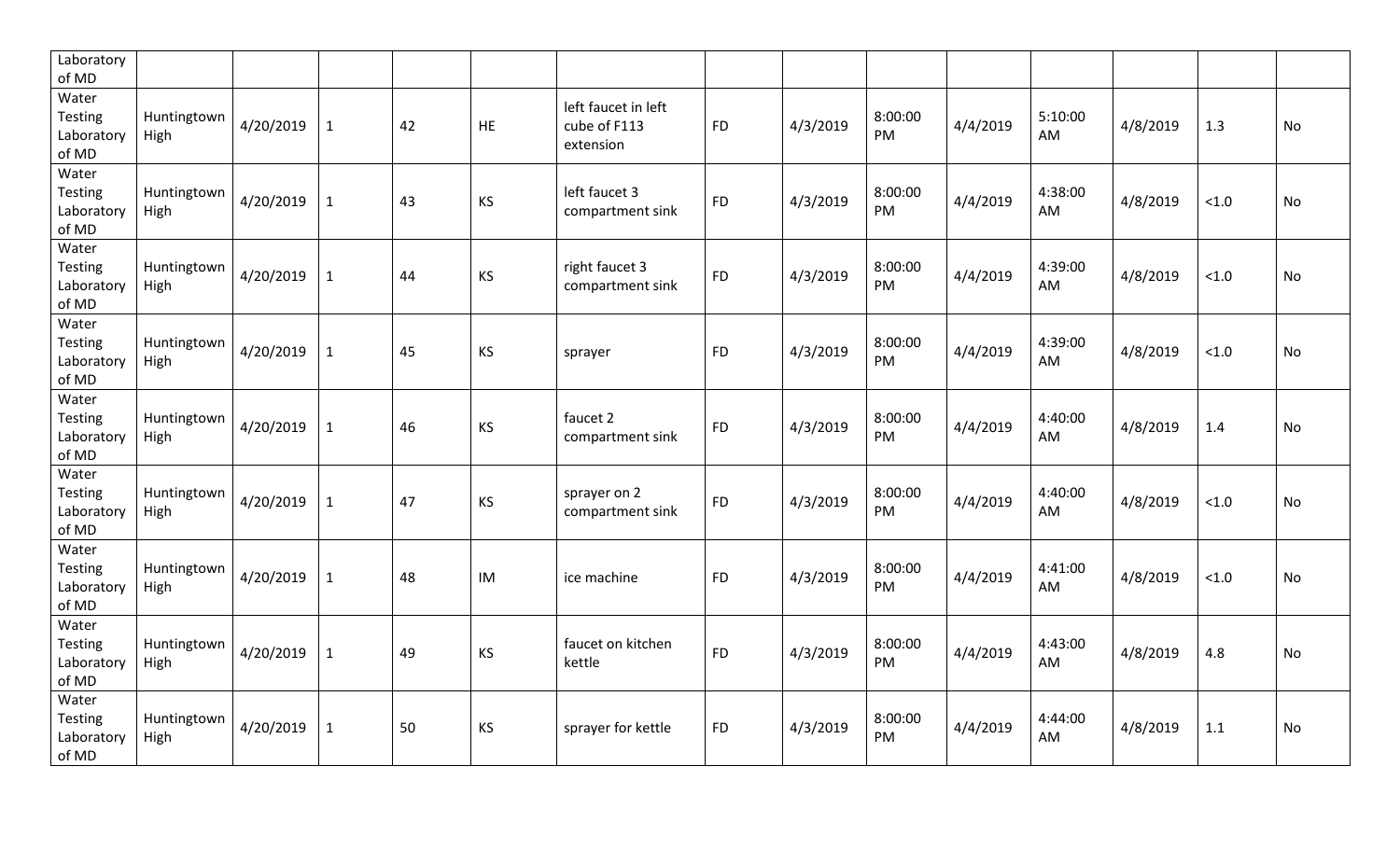| Water<br><b>Testing</b><br>Laboratory<br>of MD | Huntingtown<br>High | 4/20/2019 | $\mathbf{1}$ | 51 | <b>TL</b> | faucet in lounge                               | <b>FD</b> | 4/3/2019 | 8:00:00<br>PM | 4/4/2019 | 4:52:00<br>AM | 4/8/2019 | < 1.0  | No |
|------------------------------------------------|---------------------|-----------|--------------|----|-----------|------------------------------------------------|-----------|----------|---------------|----------|---------------|----------|--------|----|
| Water<br>Testing<br>Laboratory<br>of MD        | Huntingtown<br>High | 4/20/2019 | $\mathbf 1$  | 53 | <b>NO</b> | faucet in health<br>room                       | <b>FD</b> | 4/3/2019 | 8:00:00<br>PM | 4/4/2019 | 4:56:00<br>AM | 4/8/2019 | 6.7    | No |
| Water<br><b>Testing</b><br>Laboratory<br>of MD | Huntingtown<br>High | 4/20/2019 | $\mathbf{1}$ | 54 | IM        | ice machine                                    | <b>FD</b> | 4/3/2019 | 8:00:00<br>PM | 4/4/2019 | 4:58:00<br>AM | 4/8/2019 | < 1.0  | No |
| Water<br><b>Testing</b><br>Laboratory<br>of MD | Huntingtown<br>High | 4/20/2019 | $\mathbf{1}$ | 55 | <b>CR</b> | faucet A109A                                   | <b>FD</b> | 4/3/2019 | 8:00:00<br>PM | 4/4/2019 | 5:02:00<br>AM | 4/8/2019 | 1.1    | No |
| Water<br><b>Testing</b><br>Laboratory<br>of MD | Huntingtown<br>High | 4/20/2019 | $\mathbf{1}$ | 56 | <b>CR</b> | faucet A109B                                   | <b>FD</b> | 4/3/2019 | 8:00:00<br>PM | 4/4/2019 | 5:02:00<br>AM | 4/8/2019 | 1.7    | No |
| Water<br>Testing<br>Laboratory<br>of MD        | Huntingtown<br>High | 4/20/2019 | $\mathbf{1}$ | 57 | DF        | fountain in media<br>center                    | <b>FD</b> | 4/3/2019 | 8:00:00<br>PM | 4/4/2019 | 5:00:00<br>AM | 4/8/2019 | < 1.0  | No |
| Water<br><b>Testing</b><br>Laboratory<br>of MD | Huntingtown<br>High | 4/20/2019 | $\mathbf{1}$ | 58 | KS        | faucet 2<br>compartment sink in<br>field house | <b>FD</b> | 4/3/2019 | 8:00:00<br>PM | 4/4/2019 | 5:46:00<br>AM | 4/8/2019 | < 1.0  | No |
| Water<br>Testing<br>Laboratory<br>of MD        | Huntingtown<br>High | 4/20/2019 | $\mathbf{1}$ | 59 | IM        | ice machine in field<br>house                  | <b>FD</b> | 4/3/2019 | 8:00:00<br>PM | 4/4/2019 | 5:46:00<br>AM | 4/8/2019 | < 1.0  | No |
| Water<br>Testing<br>Laboratory<br>of MD        | Huntingtown<br>High | 4/20/2019 | $\mathbf{1}$ | 60 | <b>CR</b> | faucet in gym<br>training room                 | <b>FD</b> | 4/3/2019 | 8:00:00<br>PM | 4/4/2019 | 5:19:00<br>AM | 4/8/2019 | < 1.0  | No |
| Water<br>Testing                               | Huntingtown<br>High | 4/20/2019 | $\mathbf{1}$ | 61 | KS        | sprayer in kitchen<br>dish room                | <b>FD</b> | 4/3/2019 | 8:00:00<br>PM | 4/4/2019 | 4:47:00<br>AM | 4/8/2019 | $<1.0$ | No |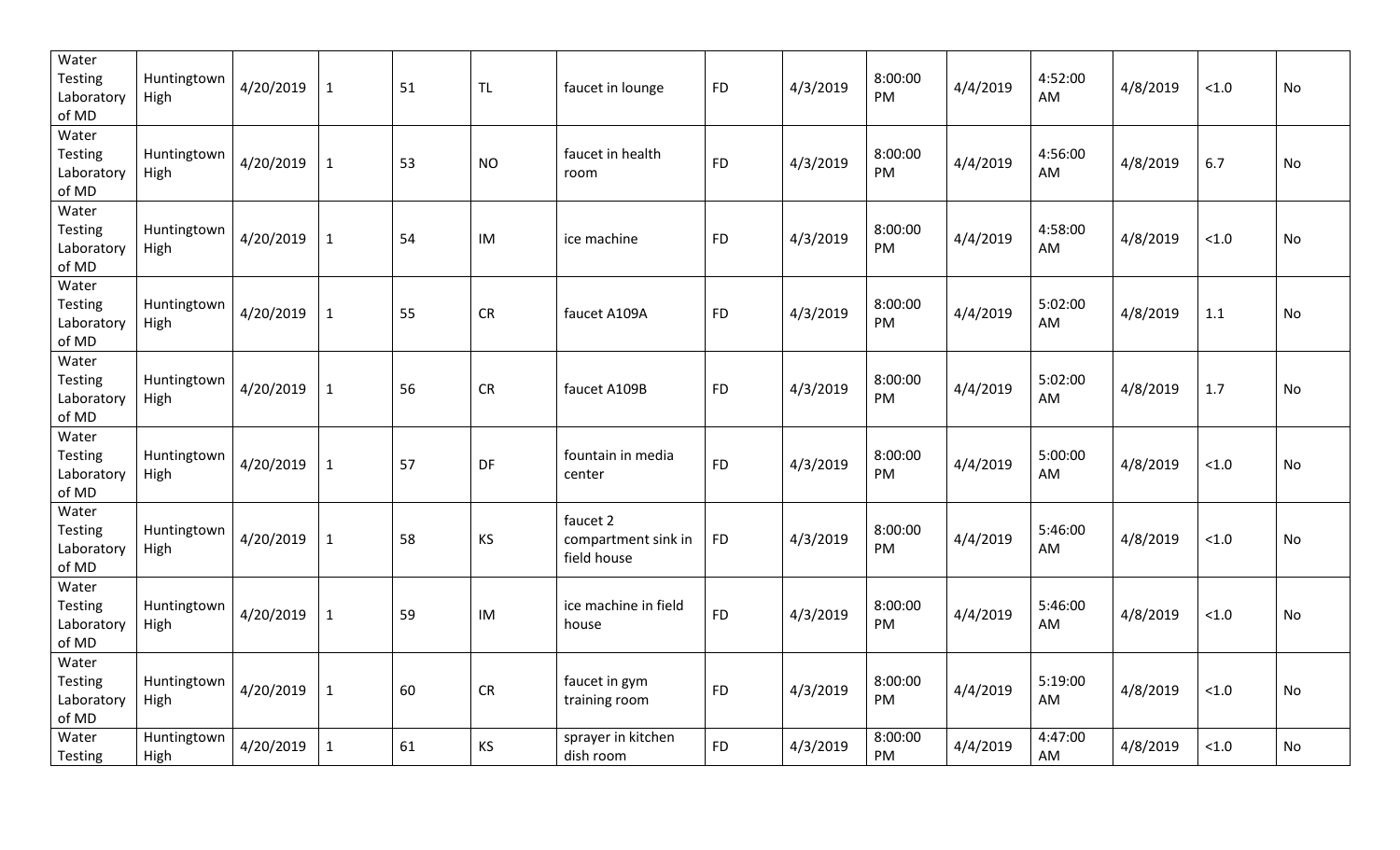| Laboratory<br>of MD                            |                     |           |                |                |           |                                       |           |          |                      |          |               |          |       |           |
|------------------------------------------------|---------------------|-----------|----------------|----------------|-----------|---------------------------------------|-----------|----------|----------------------|----------|---------------|----------|-------|-----------|
| Water<br>Testing<br>Laboratory<br>of MD        | Huntingtown<br>High | 4/20/2019 | $\overline{2}$ | 62             | IM        | ice machine in K-208                  | <b>FD</b> | 4/3/2019 | 8:00:00<br>PM        | 4/4/2019 | 4:47:00<br>AM | 4/8/2019 | < 1.0 | No        |
| Water<br><b>Testing</b><br>Laboratory<br>of MD | Huntingtown<br>High | 4/20/2019 | $\overline{2}$ | 63             | <b>CR</b> | faucet in K-208                       | <b>FD</b> | 4/3/2019 | 8:00:00<br>PM        | 4/4/2019 | 4:47:00<br>AM | 4/8/2019 | 2.1   | No        |
| Water<br><b>Testing</b><br>Laboratory<br>of MD | Huntingtown<br>High | 4/20/2019 | $\mathbf{1}$   | $\mathbf{1}$   | DF        | Fountain outside of<br>main office    | <b>FD</b> | 4/3/2019 | 8:00:00<br>PM        | 4/4/2019 | 5:00:00<br>AM | 4/8/2019 | < 1.0 | No        |
| Water<br>Testing<br>Laboratory<br>of MD        | Huntingtown<br>High | 4/20/2019 | $\mathbf{1}$   | $\overline{2}$ | DF        | fountain outside of<br>B101           | <b>FD</b> | 4/3/2019 | 8:00:00<br>PM        | 4/4/2019 | 5:02:00<br>AM | 4/8/2019 | < 1.0 | No        |
| Water<br>Testing<br>Laboratory<br>of MD        | Huntingtown<br>High | 4/20/2019 | $\mathbf{1}$   | 3              | DF        | Bottle filler outside<br>Auditorium   | <b>FD</b> | 4/3/2019 | 8:00:00<br>PM        | 4/4/2019 | 5:08:00<br>AM | 4/8/2019 | < 1.0 | No        |
| Water<br><b>Testing</b><br>Laboratory<br>of MD | Huntingtown<br>High | 4/20/2019 | $\mathbf{1}$   | 4              | DF        | Fountain outside<br>auditorium        | <b>FD</b> | 4/3/2019 | 8:00:00<br>PM        | 4/4/2019 | 5:08:00<br>AM | 4/8/2019 | < 1.0 | <b>No</b> |
| Water<br><b>Testing</b><br>Laboratory<br>of MD | Huntingtown<br>High | 4/20/2019 | $\mathbf{1}$   | 5              | DF        | right fountain<br>outside gym         | <b>FD</b> | 4/3/2019 | 8:00:00<br>PM        | 4/4/2019 | 5:10:00<br>AM | 4/8/2019 | < 1.0 | No        |
| Water<br>Testing<br>Laboratory<br>of MD        | Huntingtown<br>High | 4/20/2019 | $\mathbf{1}$   | 6              | DF        | left fountain outside<br>gym          | <b>FD</b> | 4/3/2019 | 8:00:00<br><b>PM</b> | 4/4/2019 | 5:10:00<br>AM | 4/8/2019 | < 1.0 | No        |
| Water<br>Testing<br>Laboratory<br>of MD        | Huntingtown<br>High | 4/20/2019 | $\mathbf{1}$   | $\overline{7}$ | DF        | left fountain outside<br>locker rooms | <b>FD</b> | 4/3/2019 | 8:00:00<br>PM        | 4/4/2019 | 5:10:00<br>AM | 4/8/2019 | < 1.0 | No        |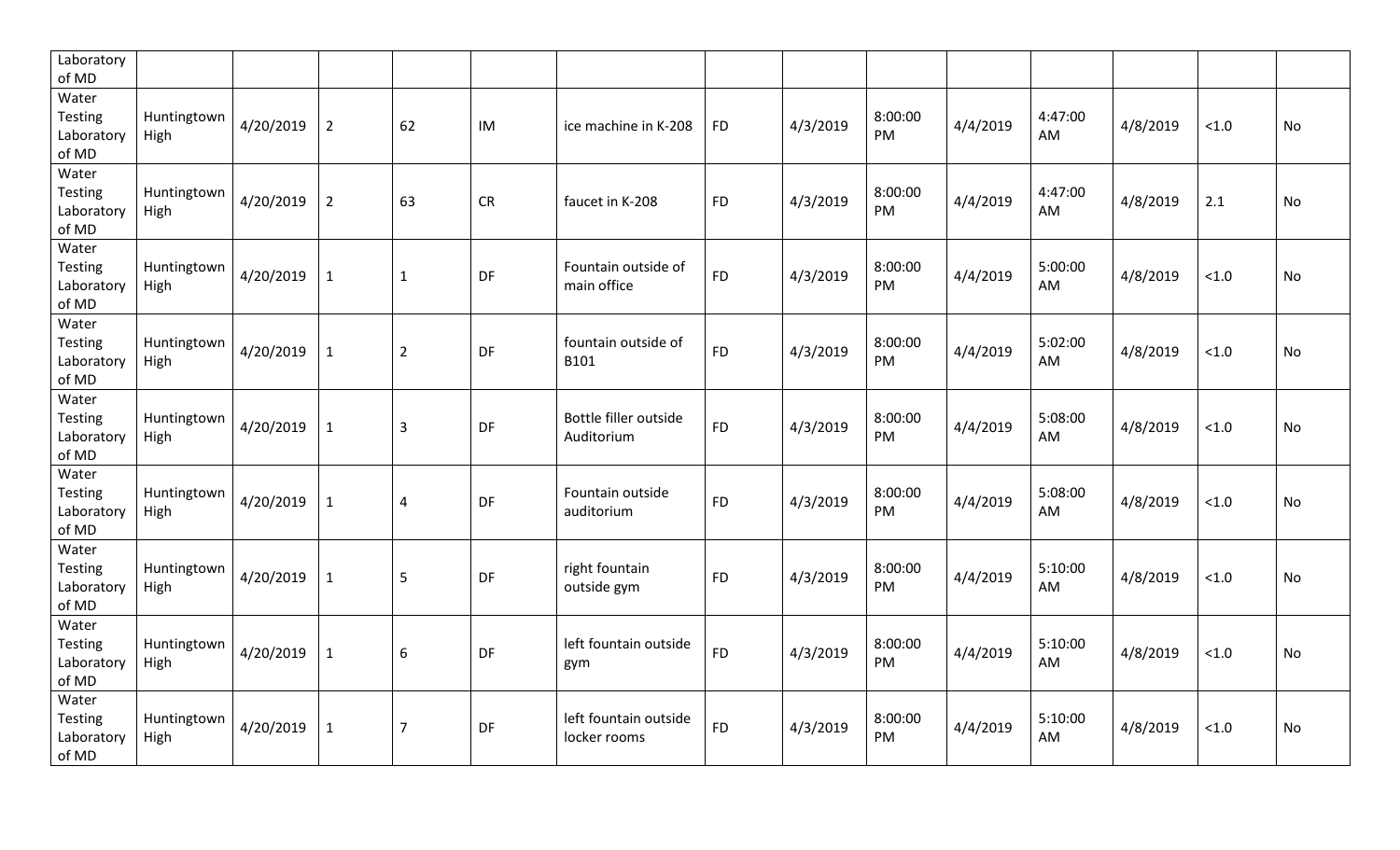| Water<br>Testing<br>Laboratory<br>of MD        | Huntingtown<br>High | 4/20/2019 | $\mathbf{1}$   | 8  | DF        | right fountain<br>outside locker rooms | <b>FD</b> | 4/3/2019 | 8:00:00<br>PM | 4/4/2019 | 5:17:00<br>AM | 4/8/2019 | < 1.0  | No |
|------------------------------------------------|---------------------|-----------|----------------|----|-----------|----------------------------------------|-----------|----------|---------------|----------|---------------|----------|--------|----|
| Water<br>Testing<br>Laboratory<br>of MD        | Huntingtown<br>High | 4/20/2019 | $\mathbf{1}$   | 9  | DF        | Fountain outside of<br>E111            | <b>FD</b> | 4/3/2019 | 8:00:00<br>PM | 4/4/2019 | 5:21:00<br>AM | 4/8/2019 | < 1.0  | No |
| Water<br><b>Testing</b><br>Laboratory<br>of MD | Huntingtown<br>High | 4/20/2019 | $\mathbf{1}$   | 10 | DF        | Fountain outside<br>F114               | <b>FD</b> | 4/3/2019 | 8:00:00<br>PM | 4/4/2019 | 5:20:00<br>AM | 4/8/2019 | < 1.0  | No |
| Water<br><b>Testing</b><br>Laboratory<br>of MD | Huntingtown<br>High | 4/20/2019 | $\mathbf{1}$   | 11 | DF        | Fountain across F105                   | <b>FD</b> | 4/3/2019 | 8:00:00<br>PM | 4/4/2019 | 5:17:00<br>AM | 4/8/2019 | < 1.0  | No |
| Water<br>Testing<br>Laboratory<br>of MD        | Huntingtown<br>High | 4/20/2019 | $\mathbf{1}$   | 12 | DF        | left fountain across<br>A112           | <b>FD</b> | 4/3/2019 | 8:00:00<br>PM | 4/4/2019 | 4:54:00<br>AM | 4/8/2019 | < 1.0  | No |
| Water<br>Testing<br>Laboratory<br>of MD        | Huntingtown<br>High | 4/20/2019 | $\mathbf{1}$   | 13 | DF        | right fountain across<br>A112          | <b>FD</b> | 4/3/2019 | 8:00:00<br>PM | 4/4/2019 | 4:54:00<br>AM | 4/8/2019 | < 1.0  | No |
| Water<br><b>Testing</b><br>Laboratory<br>of MD | Huntingtown<br>High | 4/20/2019 | $\overline{2}$ | 14 | DF        | fountain across H212                   | <b>FD</b> | 4/3/2019 | 8:00:00<br>PM | 4/4/2019 | 4:50:00<br>AM | 4/8/2019 | < 1.0  | No |
| Water<br>Testing<br>Laboratory<br>of MD        | Huntingtown<br>High | 4/20/2019 | $\overline{2}$ | 15 | DF        | fountain across H202                   | <b>FD</b> | 4/3/2019 | 8:00:00<br>PM | 4/4/2019 | 4:51:00<br>AM | 4/8/2019 | < 1.0  | No |
| Water<br>Testing<br>Laboratory<br>of MD        | Huntingtown<br>High | 4/20/2019 | $\overline{2}$ | 16 | DF        | fountain across I202                   | <b>FD</b> | 4/3/2019 | 8:00:00<br>PM | 4/4/2019 | 4:53:00<br>AM | 4/8/2019 | < 1.0  | No |
| Water<br>Testing                               | Huntingtown<br>High | 4/20/2019 | $\overline{2}$ | 17 | <b>DF</b> | fountain across J204                   | <b>FD</b> | 4/3/2019 | 8:00:00<br>PM | 4/4/2019 | 4:45:00<br>AM | 4/8/2019 | $<1.0$ | No |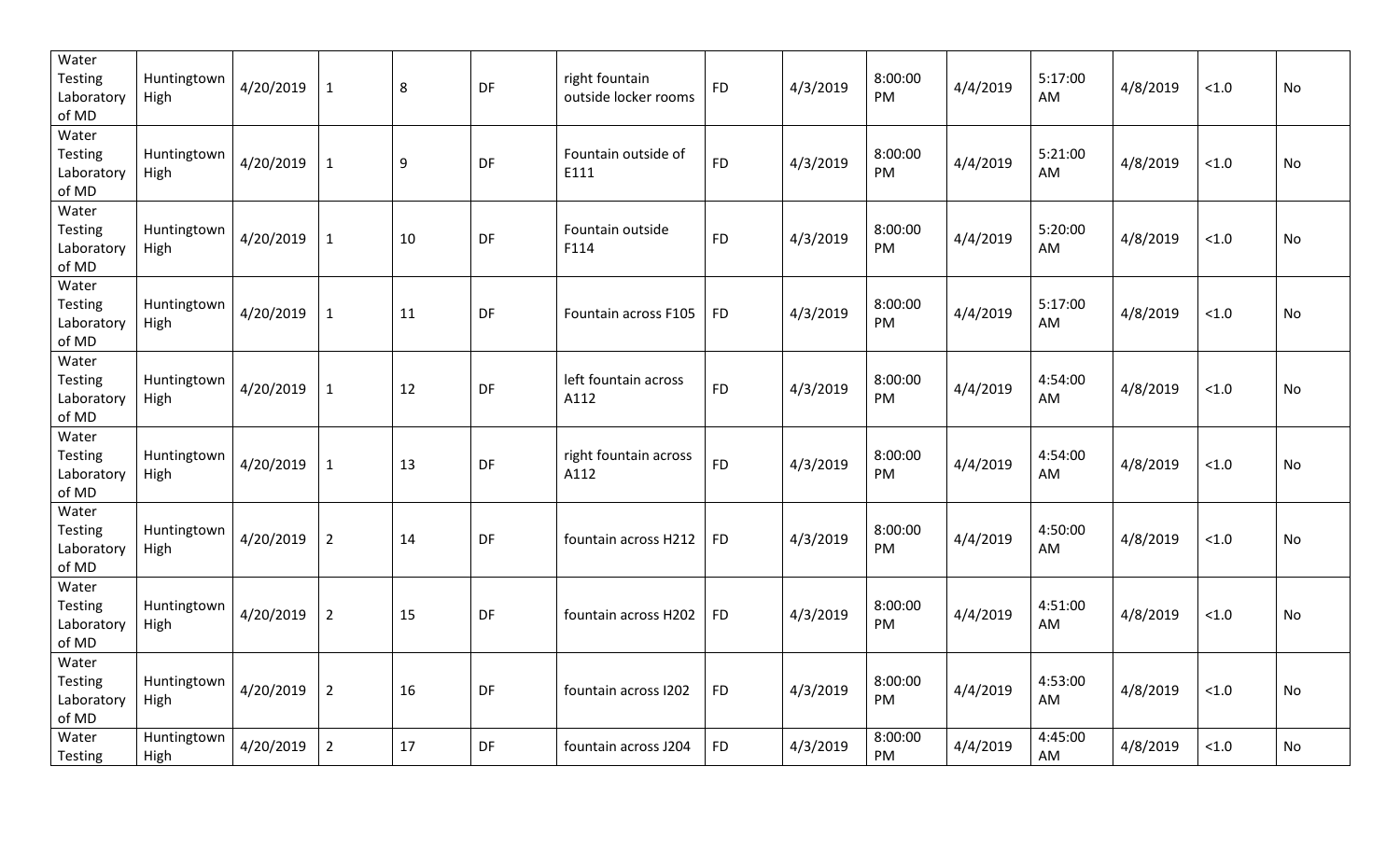| Laboratory<br>of MD                            |                     |           |                |    |           |                                |           |          |               |          |               |          |       |           |
|------------------------------------------------|---------------------|-----------|----------------|----|-----------|--------------------------------|-----------|----------|---------------|----------|---------------|----------|-------|-----------|
| Water<br>Testing<br>Laboratory<br>of MD        | Huntingtown<br>High | 4/20/2019 | $\overline{2}$ | 18 | DF        | fountain across K209           | <b>FD</b> | 4/3/2019 | 8:00:00<br>PM | 4/4/2019 | 4:47:00<br>AM | 4/8/2019 | < 1.0 | No        |
| Water<br><b>Testing</b><br>Laboratory<br>of MD | Huntingtown<br>High | 4/20/2019 | $\overline{2}$ | 19 | DF        | fountain by K201               | <b>FD</b> | 4/3/2019 | 8:00:00<br>PM | 4/4/2019 | 4:48:00<br>AM | 4/8/2019 | < 1.0 | No        |
| Water<br><b>Testing</b><br>Laboratory<br>of MD | Huntingtown<br>High | 4/20/2019 | $\mathsf{3}$   | 20 | DF        | fountain by L305               | <b>FD</b> | 4/3/2019 | 8:00:00<br>PM | 4/4/2019 | 4:49:00<br>AM | 4/8/2019 | < 1.0 | No        |
| Water<br>Testing<br>Laboratory<br>of MD        | Huntingtown<br>High | 4/20/2019 | $\overline{3}$ | 21 | DF        | left fountain outside<br>M317  | <b>FD</b> | 4/3/2019 | 8:00:00<br>PM | 4/4/2019 | 4:40:00<br>AM | 4/8/2019 | < 1.0 | No        |
| Water<br>Testing<br>Laboratory<br>of MD        | Huntingtown<br>High | 4/20/2019 | $\overline{3}$ | 22 | DF        | right fountain<br>outside M317 | <b>FD</b> | 4/3/2019 | 8:00:00<br>PM | 4/4/2019 | 4:55:00<br>AM | 4/8/2019 | < 1.0 | No        |
| Water<br><b>Testing</b><br>Laboratory<br>of MD | Huntingtown<br>High | 4/20/2019 | $\mathbf{1}$   | 23 | DF        | Fountain in F115               | <b>FD</b> | 4/3/2019 | 8:00:00<br>PM | 4/4/2019 | 5:19:00<br>AM | 4/8/2019 | < 1.0 | No        |
| Water<br><b>Testing</b><br>Laboratory<br>of MD | Huntingtown<br>High | 4/20/2019 | $\mathbf{1}$   | 24 | <b>CR</b> | front faucet in C113           | <b>FD</b> | 4/3/2019 | 8:00:00<br>PM | 4/4/2019 | 5:04:00<br>AM | 4/8/2019 | < 1.0 | No        |
| Water<br>Testing<br>Laboratory<br>of MD        | Huntingtown<br>High | 4/20/2019 | $\mathbf 1$    | 25 | <b>CR</b> | back faucet in C113            | <b>FD</b> | 4/3/2019 | 8:00:00<br>PM | 4/4/2019 | 5:04:00<br>AM | 4/8/2019 | < 1.0 | <b>No</b> |
| Water<br>Testing<br>Laboratory<br>of MD        | Huntingtown<br>High | 4/20/2019 | $\mathbf{1}$   | 26 | <b>CR</b> | front faucet in C112           | <b>FD</b> | 4/3/2019 | 8:00:00<br>PM | 4/4/2019 | 5:06:00<br>AM | 4/8/2019 | < 1.0 | No        |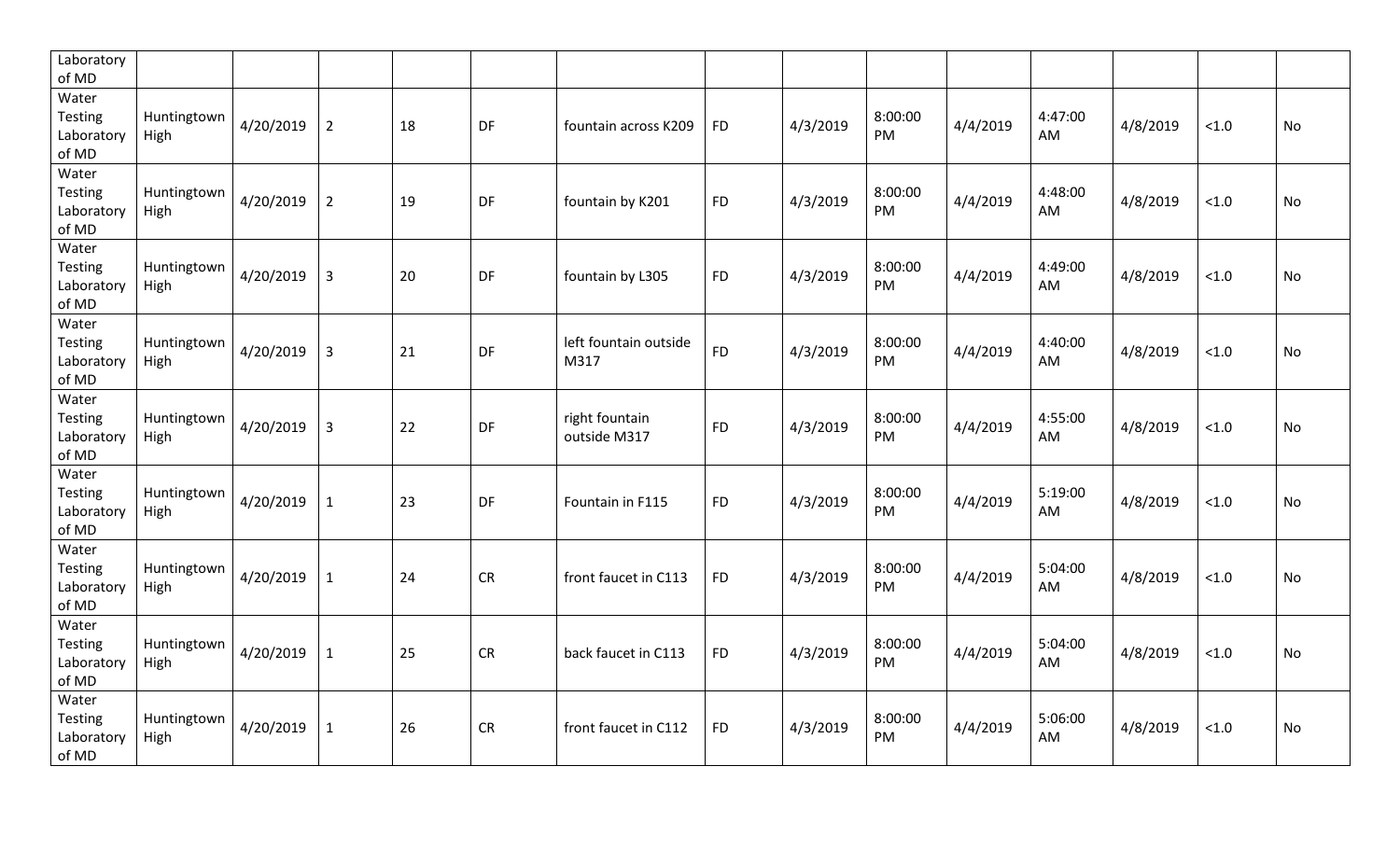| Water<br><b>Testing</b><br>Laboratory<br>of MD | Huntingtown<br>High | 4/20/2019 | $\mathbf{1}$ | 27 | <b>CR</b> | back faucet in C112                    | <b>FD</b> | 4/3/2019 | 8:00:00<br>PM | 4/4/2019 | 5:06:00<br>AM | 4/8/2019 | < 1.0  | No |
|------------------------------------------------|---------------------|-----------|--------------|----|-----------|----------------------------------------|-----------|----------|---------------|----------|---------------|----------|--------|----|
| Water<br>Testing<br>Laboratory<br>of MD        | Huntingtown<br>High | 4/20/2019 | $\mathbf{1}$ | 28 | KS        | faucet in gym<br>concession stand      | <b>FD</b> | 4/3/2019 | 8:00:00<br>PM | 4/4/2019 | 5:12:00<br>AM | 4/8/2019 | 1.4    | No |
| Water<br>Testing<br>Laboratory<br>of MD        | Huntingtown<br>High | 4/20/2019 | $\mathbf{1}$ | 29 | IM        | ice machine in gym<br>concession stand | <b>FD</b> | 4/3/2019 | 8:00:00<br>PM | 4/4/2019 | 5:12:00<br>AM | 4/8/2019 | < 1.0  | No |
| Water<br><b>Testing</b><br>Laboratory<br>of MD | Huntingtown<br>High | 4/20/2019 | $\mathbf{1}$ | 30 | <b>CR</b> | faucet in F115                         | <b>FD</b> | 4/3/2019 | 8:00:00<br>PM | 4/4/2019 | 5:19:00<br>AM | 4/8/2019 | < 1.0  | No |
| Water<br>Testing<br>Laboratory<br>of MD        | Huntingtown<br>High | 4/20/2019 | $\mathbf{1}$ | 31 | <b>HE</b> | right faucet in F113                   | <b>FD</b> | 4/3/2019 | 8:00:00<br>PM | 4/4/2019 | 5:04:00<br>AM | 4/8/2019 | 1.4    | No |
| Water<br>Testing<br>Laboratory<br>of MD        | Huntingtown<br>High | 4/20/2019 | $\mathbf{1}$ | 32 | HE        | right faucet in right<br>cube in F113  | <b>FD</b> | 4/3/2019 | 8:00:00<br>PM | 4/4/2019 | 5:05:00<br>AM | 4/8/2019 | < 1.0  | No |
| Water<br><b>Testing</b><br>Laboratory<br>of MD | Huntingtown<br>High | 4/20/2019 | $\mathbf{1}$ | 33 | HE        | left faucet in right<br>cube in F113   | <b>FD</b> | 4/3/2019 | 8:00:00<br>PM | 4/4/2019 | 5:05:00<br>AM | 4/8/2019 | < 1.0  | No |
| Water<br>Testing<br>Laboratory<br>of MD        | Huntingtown<br>High | 4/20/2019 | $\mathbf{1}$ | 34 | <b>HE</b> | right faucet in middle<br>cube in F113 | <b>FD</b> | 4/3/2019 | 8:00:00<br>PM | 4/4/2019 | 5:06:00<br>AM | 4/8/2019 | < 1.0  | No |
| Water<br><b>Testing</b><br>Laboratory<br>of MD | Huntingtown<br>High | 4/20/2019 | $\mathbf{1}$ | 35 | HE        | left faucet middle<br>cube in F113     | <b>FD</b> | 4/3/2019 | 8:00:00<br>PM | 4/4/2019 | 5:06:00<br>AM | 4/8/2019 | 1.6    | No |
| Water<br>Testing                               | Huntingtown<br>High | 4/20/2019 | $\mathbf{1}$ | 36 | <b>HE</b> | right faucet left cube<br>F113         | <b>FD</b> | 4/3/2019 | 8:00:00<br>PM | 4/4/2019 | 5:07:00<br>AM | 4/8/2019 | $<1.0$ | No |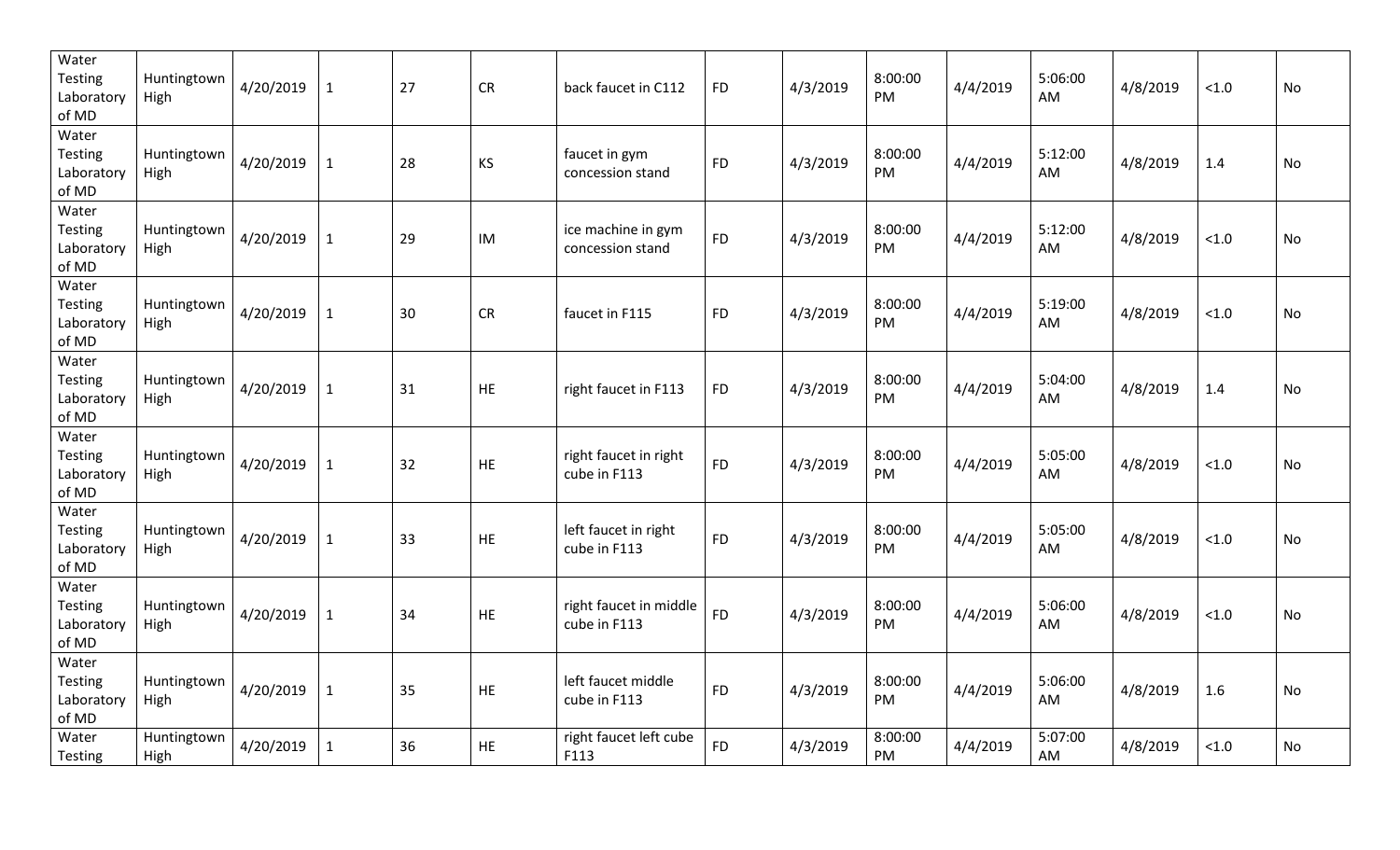| Laboratory<br>of MD                     |                     |           |              |    |           |                                                    |           |          |               |          |               |          |       |           |
|-----------------------------------------|---------------------|-----------|--------------|----|-----------|----------------------------------------------------|-----------|----------|---------------|----------|---------------|----------|-------|-----------|
| Water<br>Testing<br>Laboratory<br>of MD | Huntingtown<br>High | 4/20/2019 | 1            | 37 | HE        | left faucet left cube<br>F113                      | <b>FD</b> | 4/3/2019 | 8:00:00<br>PM | 4/4/2019 | 5:07:00<br>AM | 4/8/2019 | 1.7   | No        |
| Water<br>Testing<br>Laboratory<br>of MD | Huntingtown<br>High | 4/20/2019 | 1            | 38 | <b>HE</b> | teacher's faucet F113                              | <b>FD</b> | 4/3/2019 | 8:00:00<br>PM | 4/4/2019 | 5:07:00<br>AM | 4/8/2019 | < 1.0 | No        |
| Water<br>Testing<br>Laboratory<br>of MD | Huntingtown<br>High | 4/20/2019 | 1            | 39 | HE        | right faucet in right<br>cube of F113<br>extension | <b>FD</b> | 4/3/2019 | 8:00:00<br>PM | 4/4/2019 | 5:09:00<br>AM | 4/8/2019 | 2.5   | No        |
| Water<br>Testing<br>Laboratory<br>of MD | Huntingtown<br>High | 4/20/2019 | 1            | 40 | <b>HE</b> | left faucet in right<br>cube of F113<br>extension  | <b>FD</b> | 4/3/2019 | 8:00:00<br>PM | 4/4/2019 | 5:09:00<br>AM | 4/8/2019 | 2.0   | No        |
| Water<br>Testing<br>Laboratory<br>of MD | Huntingtown<br>High | 4/20/2019 | 1            | 41 | HE.       | right faucet in left<br>cube of F113<br>extension  | <b>FD</b> | 4/3/2019 | 8:00:00<br>PM | 4/4/2019 | 5:10:00<br>AM | 4/8/2019 | 7.9   | No        |
| Water<br>Testing<br>Laboratory<br>of MD | Huntingtown<br>High | 4/20/2019 | $\mathbf{1}$ | 42 | <b>HE</b> | left faucet in left<br>cube of F113<br>extension   | <b>FD</b> | 4/3/2019 | 8:00:00<br>PM | 4/4/2019 | 5:10:00<br>AM | 4/8/2019 | 1.3   | <b>No</b> |
| Water<br>Testing<br>Laboratory<br>of MD | Huntingtown<br>High | 4/20/2019 | $\mathbf{1}$ | 43 | <b>KS</b> | left faucet 3<br>compartment sink                  | <b>FD</b> | 4/3/2019 | 8:00:00<br>PM | 4/4/2019 | 4:38:00<br>AM | 4/8/2019 | < 1.0 | <b>No</b> |
| Water<br>Testing<br>Laboratory<br>of MD | Huntingtown<br>High | 4/20/2019 | 1            | 44 | <b>KS</b> | right faucet 3<br>compartment sink                 | <b>FD</b> | 4/3/2019 | 8:00:00<br>PM | 4/4/2019 | 4:39:00<br>AM | 4/8/2019 | < 1.0 | No        |
| Water<br>Testing<br>Laboratory<br>of MD | Huntingtown<br>High | 4/20/2019 | 1            | 45 | KS        | sprayer                                            | <b>FD</b> | 4/3/2019 | 8:00:00<br>PM | 4/4/2019 | 4:39:00<br>AM | 4/8/2019 | < 1.0 | No        |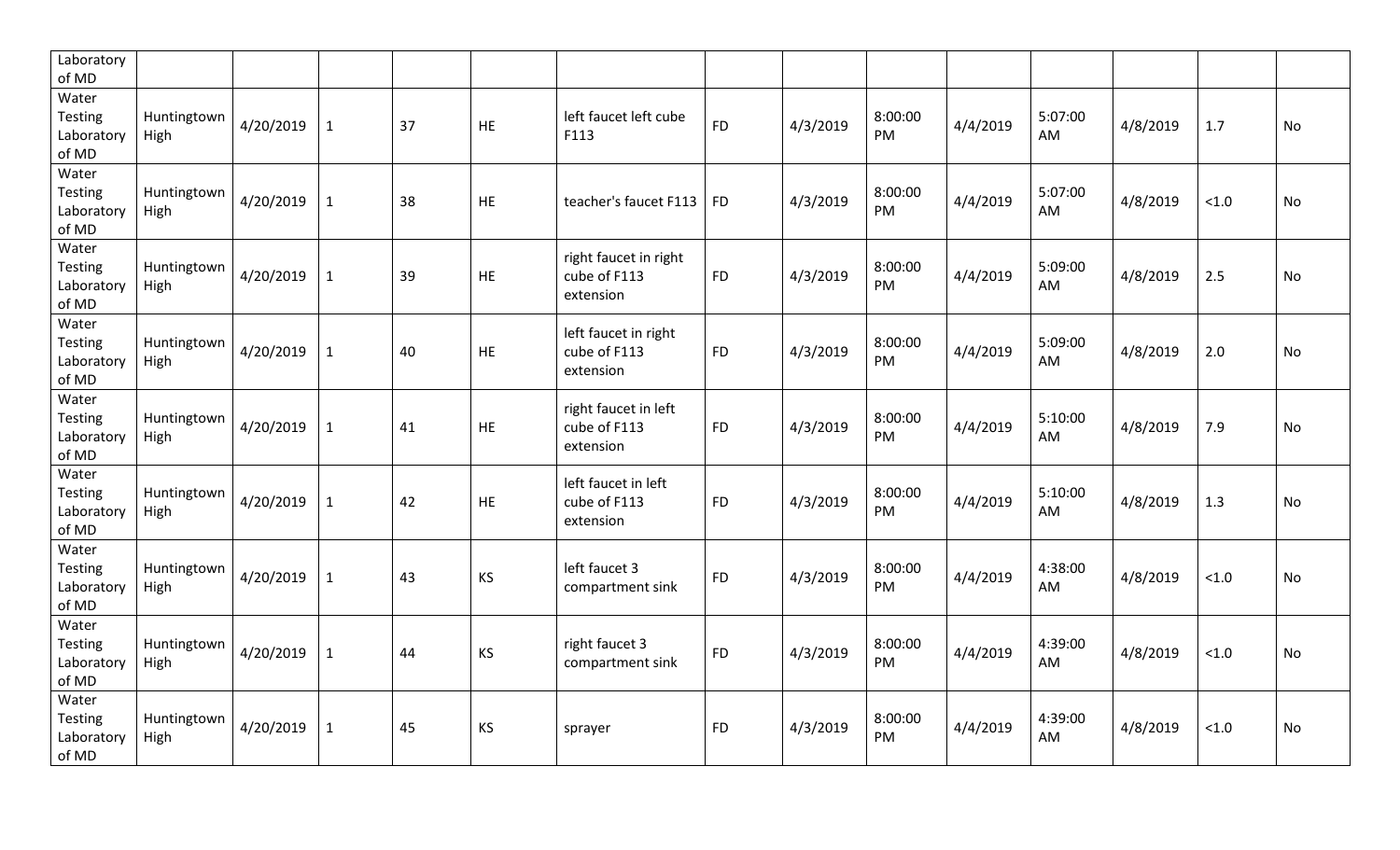| Water<br>Testing<br>Laboratory<br>of MD        | Huntingtown<br>High | 4/20/2019 | $\mathbf{1}$ | 46 | KS        | faucet 2<br>compartment sink     | <b>FD</b>  | 4/3/2019 | 8:00:00<br>PM | 4/4/2019 | 4:40:00<br>AM | 4/8/2019 | 1.4   | No |
|------------------------------------------------|---------------------|-----------|--------------|----|-----------|----------------------------------|------------|----------|---------------|----------|---------------|----------|-------|----|
| Water<br>Testing<br>Laboratory<br>of MD        | Huntingtown<br>High | 4/20/2019 | $\mathbf{1}$ | 47 | KS        | sprayer on 2<br>compartment sink | <b>FD</b>  | 4/3/2019 | 8:00:00<br>PM | 4/4/2019 | 4:40:00<br>AM | 4/8/2019 | < 1.0 | No |
| Water<br><b>Testing</b><br>Laboratory<br>of MD | Huntingtown<br>High | 4/20/2019 | $\mathbf{1}$ | 48 | IM        | ice machine                      | <b>FD</b>  | 4/3/2019 | 8:00:00<br>PM | 4/4/2019 | 4:41:00<br>AM | 4/8/2019 | < 1.0 | No |
| Water<br><b>Testing</b><br>Laboratory<br>of MD | Huntingtown<br>High | 4/20/2019 | $\mathbf{1}$ | 49 | KS        | faucet on kitchen<br>kettle      | ${\sf FD}$ | 4/3/2019 | 8:00:00<br>PM | 4/4/2019 | 4:43:00<br>AM | 4/8/2019 | 4.8   | No |
| Water<br><b>Testing</b><br>Laboratory<br>of MD | Huntingtown<br>High | 4/20/2019 | $\mathbf{1}$ | 50 | <b>KS</b> | sprayer for kettle               | <b>FD</b>  | 4/3/2019 | 8:00:00<br>PM | 4/4/2019 | 4:44:00<br>AM | 4/8/2019 | 1.1   | No |
| Water<br>Testing<br>Laboratory<br>of MD        | Huntingtown<br>High | 4/20/2019 | $\mathbf{1}$ | 51 | <b>TL</b> | faucet in lounge                 | <b>FD</b>  | 4/3/2019 | 8:00:00<br>PM | 4/4/2019 | 4:52:00<br>AM | 4/8/2019 | < 1.0 | No |
| Water<br><b>Testing</b><br>Laboratory<br>of MD | Huntingtown<br>High | 4/20/2019 | $\mathbf{1}$ | 53 | <b>NO</b> | faucet in health<br>room         | <b>FD</b>  | 4/3/2019 | 8:00:00<br>PM | 4/4/2019 | 4:56:00<br>AM | 4/8/2019 | 6.7   | No |
| Water<br><b>Testing</b><br>Laboratory<br>of MD | Huntingtown<br>High | 4/20/2019 | $\mathbf{1}$ | 54 | IM        | ice machine                      | <b>FD</b>  | 4/3/2019 | 8:00:00<br>PM | 4/4/2019 | 4:58:00<br>AM | 4/8/2019 | < 1.0 | No |
| Water<br>Testing<br>Laboratory<br>of MD        | Huntingtown<br>High | 4/20/2019 | $\mathbf{1}$ | 55 | <b>CR</b> | faucet A109A                     | <b>FD</b>  | 4/3/2019 | 8:00:00<br>PM | 4/4/2019 | 5:02:00<br>AM | 4/8/2019 | 1.1   | No |
| Water<br>Testing                               | Huntingtown<br>High | 4/20/2019 | $\mathbf{1}$ | 56 | CR        | faucet A109B                     | <b>FD</b>  | 4/3/2019 | 8:00:00<br>PM | 4/4/2019 | 5:02:00<br>AM | 4/8/2019 | 1.7   | No |